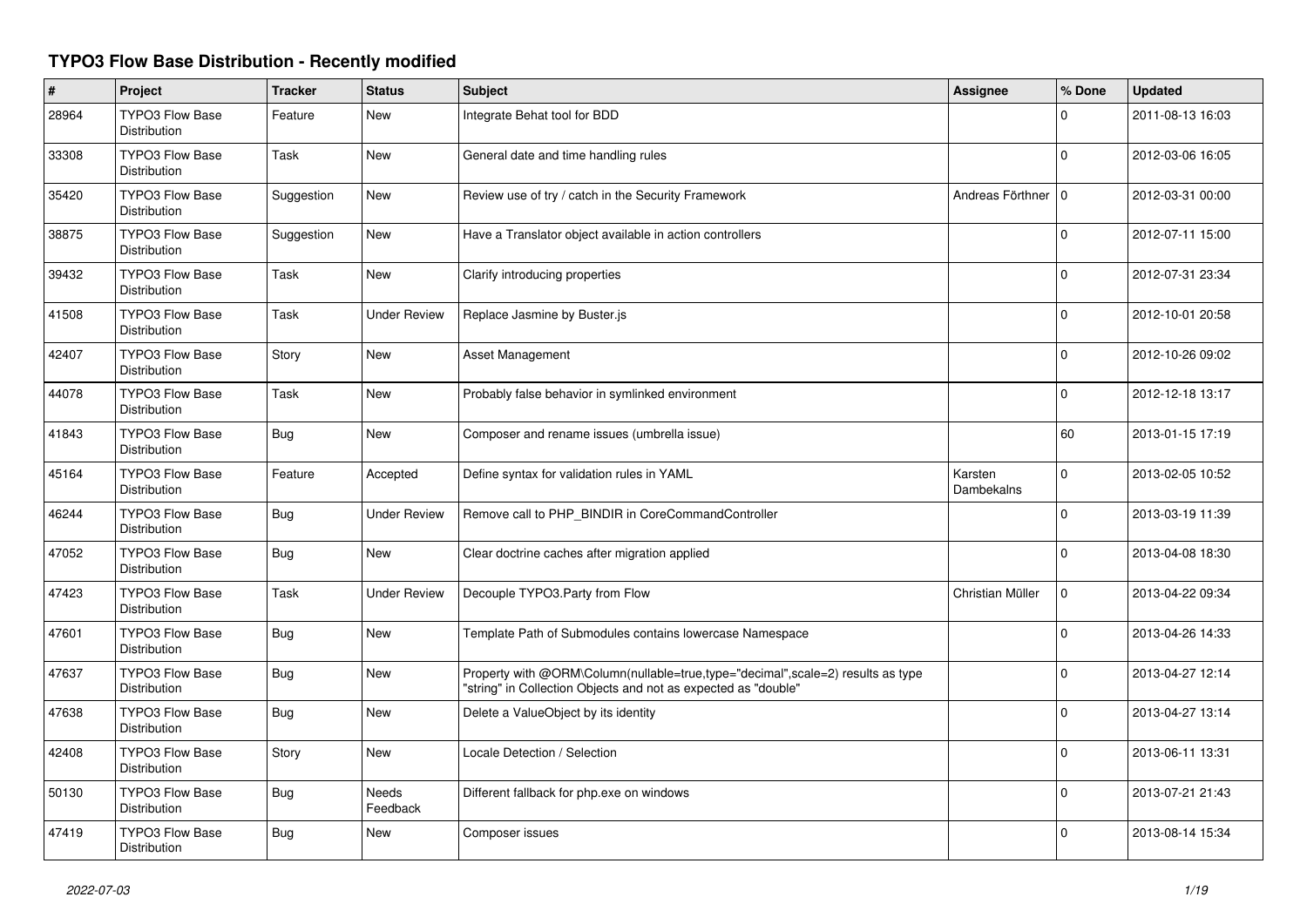| $\#$  | Project                                       | <b>Tracker</b> | <b>Status</b>       | <b>Subject</b>                                                                              | <b>Assignee</b>        | % Done         | <b>Updated</b>   |
|-------|-----------------------------------------------|----------------|---------------------|---------------------------------------------------------------------------------------------|------------------------|----------------|------------------|
| 52509 | TYPO3 Flow Base<br>Distribution               | <b>Bug</b>     | New                 | Child-Object's Identifier get's lost on Form-Submission with Validation Error               |                        | 0              | 2013-10-03 16:18 |
| 52526 | <b>TYPO3 Flow Base</b><br>Distribution        | <b>Bug</b>     | New                 | Unfinished programming of DateTime converter                                                |                        | 0              | 2013-10-04 10:36 |
| 52938 | <b>TYPO3 Flow Base</b><br>Distribution        | <b>Bug</b>     | New                 | Resource stream wrapper doesn't work with foreign package                                   |                        | 0              | 2013-10-18 10:31 |
| 50255 | <b>TYPO3 Flow Base</b><br><b>Distribution</b> | <b>Bug</b>     | New                 | Different collations runnig migrate/update                                                  |                        | 0              | 2013-11-16 23:05 |
| 53790 | TYPO3 Flow Base<br>Distribution               | <b>Bug</b>     | New                 | Translation handling in Flashmessages is inconsistent to Validation errors                  |                        | 0              | 2013-11-20 10:46 |
| 53180 | <b>TYPO3 Flow Base</b><br>Distribution        | <b>Bug</b>     | New                 | InjectSettings doesnt work on inheritance (Level 2)                                         |                        | $\Omega$       | 2013-11-26 21:46 |
| 53961 | TYPO3 Flow Base<br>Distribution               | <b>Bug</b>     | New                 | Composer installer scripts create a .Packages folder                                        |                        | 0              | 2013-11-28 13:06 |
| 45413 | TYPO3 Flow Base<br>Distribution               | <b>Bug</b>     | <b>Under Review</b> | Overriding boolean properties using Objects.yaml is broken                                  |                        | 100            | 2013-12-10 13:26 |
| 54373 | TYPO3 Flow Base<br>Distribution               | Task           | New                 | Rename Arrays::removeEmptyElementsRecursively to<br>removeNullElementsRecursively           |                        | 0              | 2013-12-13 09:35 |
| 54403 | TYPO3 Flow Base<br>Distribution               | <b>Bug</b>     | New                 | Resources remade when parent record updated                                                 |                        | 0              | 2013-12-13 22:39 |
| 54593 | <b>TYPO3 Flow Base</b><br>Distribution        | <b>Bug</b>     | New                 | ini_get return value has changed for PHP >=5.3.0 -> changed check-implementation<br>needed! |                        | $\Omega$       | 2013-12-25 02:48 |
| 56074 | <b>TYPO3 Flow Base</b><br><b>Distribution</b> | <b>Bug</b>     | New                 | Parse errors cause meaningless Flow exception messages.                                     | Adrian Föder           | 0              | 2014-02-18 14:14 |
| 56859 | <b>TYPO3 Flow Base</b><br>Distribution        | <b>Bug</b>     | New                 | PHP Warning: TYPO3 Flow Error Exception.php not present in Data/Temporary                   |                        | 0              | 2014-03-13 10:30 |
| 58976 | TYPO3 Flow Base<br>Distribution               | <b>Bug</b>     | New                 | debug_backtrace                                                                             |                        | 0              | 2014-05-21 01:07 |
| 59019 | <b>TYPO3 Flow Base</b><br>Distribution        | Suggestion     | New                 | Add marker for lazyloaded properties to \TYPO3\Flow\var_dump                                |                        | $\Omega$       | 2014-05-22 10:15 |
| 44684 | TYPO3 Flow Base<br>Distribution               | <b>Bug</b>     | New                 | Authorization header redirect in .htaccess strips the Basic-prefix                          |                        | 0              | 2014-09-16 23:41 |
| 64342 | <b>TYPO3 Flow Base</b><br>Distribution        | <b>Bug</b>     | New                 | ResourceManager->deleteResource() leaves database entry                                     |                        | $\Omega$       | 2015-02-12 21:51 |
| 51183 | <b>TYPO3 Flow Base</b><br>Distribution        | Task           | New                 | CLI improvements                                                                            |                        | 50             | 2015-02-25 17:45 |
| 38459 | TYPO3.Eel                                     | Bug            | New                 | Accessing a not present property/method should error verbosely                              | Sebastian<br>Kurfuerst | $\overline{0}$ | 2012-08-07 17:06 |
| 42240 | TYPO3.Eel                                     | Task           | New                 | Make Eel usable outside of TYPO3 Flow                                                       |                        | $\mathbf 0$    | 2012-10-21 12:32 |
| 38379 | TYPO3.Eel                                     | Feature        | New                 | Implement a Eel-ViewHelper                                                                  |                        | $\mathbf 0$    | 2013-04-08 11:03 |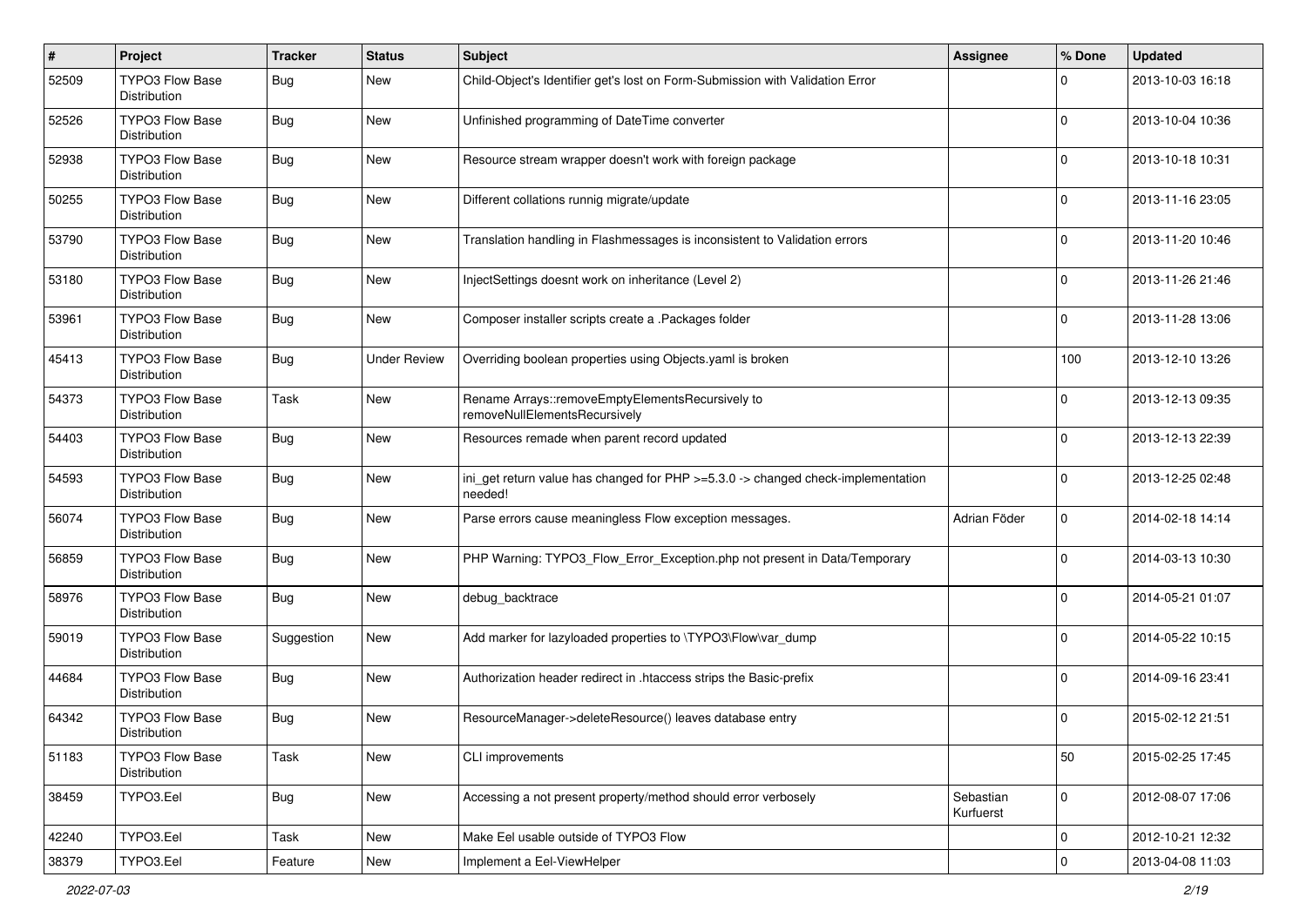| $\vert$ # | <b>Project</b> | <b>Tracker</b> | <b>Status</b>     | <b>Subject</b>                                                                                                                                          | Assignee                     | % Done      | <b>Updated</b>   |
|-----------|----------------|----------------|-------------------|---------------------------------------------------------------------------------------------------------------------------------------------------------|------------------------------|-------------|------------------|
| 1856      | TYPO3.Flow     | Feature        | New               | The Package Manager checks dependencies between packages on each activation /<br>deactivation                                                           | Christopher<br><b>Hlubek</b> | $\Omega$    | 2010-10-20 11:39 |
| 3755      | TYPO3.Flow     | Task           | New               | Concurrency stress testing and cache mechanism                                                                                                          |                              | $\Omega$    | 2010-10-20 11:39 |
| 3588      | TYPO3.Flow     | Feature        | Accepted          | Support value objects in the Object Factory                                                                                                             | Robert Lemke                 | $\mathbf 0$ | 2010-10-20 11:39 |
| 3312      | TYPO3.Flow     | Feature        | Needs<br>Feedback | Allow for easy logging by annotations                                                                                                                   | Robert Lemke                 | $\Omega$    | 2010-10-20 11:39 |
| 3587      | TYPO3.Flow     | Feature        | New               | Enforce validation rules for value objects already in constructor                                                                                       |                              | $\Omega$    | 2010-10-20 11:39 |
| 6603      | TYPO3.Flow     | Feature        | New               | Provide a policy management API                                                                                                                         | Andreas Förthner             | 10          | 2010-10-20 11:39 |
| 6178      | TYPO3.Flow     | Feature        | New               | Implement FileType and FileSize validators                                                                                                              |                              | $\Omega$    | 2010-10-20 11:39 |
| 5774      | TYPO3.Flow     | Feature        | New               | Package Manager should clear all cache entries tagged with %PACKAGE%                                                                                    |                              | $\Omega$    | 2010-10-20 11:39 |
| 4146      | TYPO3.Flow     | Feature        | Accepted          | Support typed parameters for validation                                                                                                                 | Karsten<br>Dambekalns        | 50          | 2010-10-20 11:39 |
| 6601      | TYPO3.Flow     | Task           | On Hold           | Introduce a new roles definition syntax including runtime constraints                                                                                   | Andreas Förthner             | 10          | 2010-10-20 11:39 |
| 8463      | TYPO3.Flow     | Feature        | New               | Check security policy for objects reconstituted in the session scope                                                                                    |                              | $\Omega$    | 2010-10-20 11:39 |
| 8462      | TYPO3.Flow     | Feature        | New               | Check subobjects in query rewriting                                                                                                                     |                              | $\Omega$    | 2010-10-20 11:39 |
| 8981      | TYPO3.Flow     | Feature        | New               | Security/Performance: Provide Webserver Configuration file for common webservers -<br>do not use .htaccess                                              |                              | $\Omega$    | 2010-10-20 11:39 |
| 6602      | TYPO3.Flow     | Feature        | New               | Implement after invocation handling                                                                                                                     | Andreas Förthner   0         |             | 2011-01-07 11:15 |
| 25907     | TYPO3.Flow     | Task           | New               | Referrer should only contain the URI of the previous request                                                                                            |                              | $\Omega$    | 2011-04-12 12:00 |
| 28231     | TYPO3.Flow     | Feature        | New               | Allow output to STDERR for CLI Response                                                                                                                 |                              | $\mathbf 0$ | 2011-07-15 13:32 |
| 29202     | TYPO3.Flow     | Task           | New               | Provide a Cherokee Server Configuration for FLOW3                                                                                                       |                              | $\mathbf 0$ | 2011-08-24 07:45 |
| 26767     | TYPO3.Flow     | Feature        | New               | Reflection method to get a method return type and documentation                                                                                         |                              | $\Omega$    | 2011-08-29 21:45 |
| 29387     | TYPO3.Flow     | Feature        | Needs<br>Feedback | A token with wrong credentials should throw an exception                                                                                                | Andreas Förthner             | 10          | 2011-08-31 15:32 |
| 29476     | TYPO3.Flow     | Feature        | New               | Provider rendering time and query count for request                                                                                                     |                              | $\mathbf 0$ | 2011-09-05 09:22 |
| 30258     | TYPO3.Flow     | Feature        | New               | Support optional package dependencies                                                                                                                   |                              | $\mathbf 0$ | 2011-09-24 18:34 |
| 30428     | TYPO3.Flow     | Feature        | New               | Cloning of request arguments                                                                                                                            |                              | $\mathbf 0$ | 2011-09-29 13:26 |
| 9537      | TYPO3.Flow     | Feature        | New               | Query criterions should be able to compare whole objects                                                                                                |                              | $\Omega$    | 2011-10-04 18:42 |
| 3580      | TYPO3.Flow     | Feature        | New               | Create an administration panel for the FLOW3 Development context                                                                                        |                              | $\mathbf 0$ | 2011-10-13 15:21 |
| 890       | TYPO3.Flow     | Feature        | New               | Add priority for advice chains                                                                                                                          | Robert Lemke                 | 0           | 2011-10-20 01:43 |
| 1785      | TYPO3.Flow     | Feature        | New               | Automatic garbage collection for expired cache entries                                                                                                  |                              | $\mathbf 0$ | 2011-10-20 01:43 |
| 2974      | TYPO3.Flow     | Bug            | New               | Aspect / Proxy Cache is not emptied automatically if an interface used for introduction<br>was modified                                                 | Robert Lemke                 | $\mathbf 0$ | 2011-10-21 13:20 |
| 10678     | TYPO3.Flow     | <b>Bug</b>     | New               | ReflectionService doesn't reflect methods of child classes correctly when they get<br>reflected before their parent class in the initialization process |                              | 0           | 2011-10-21 13:20 |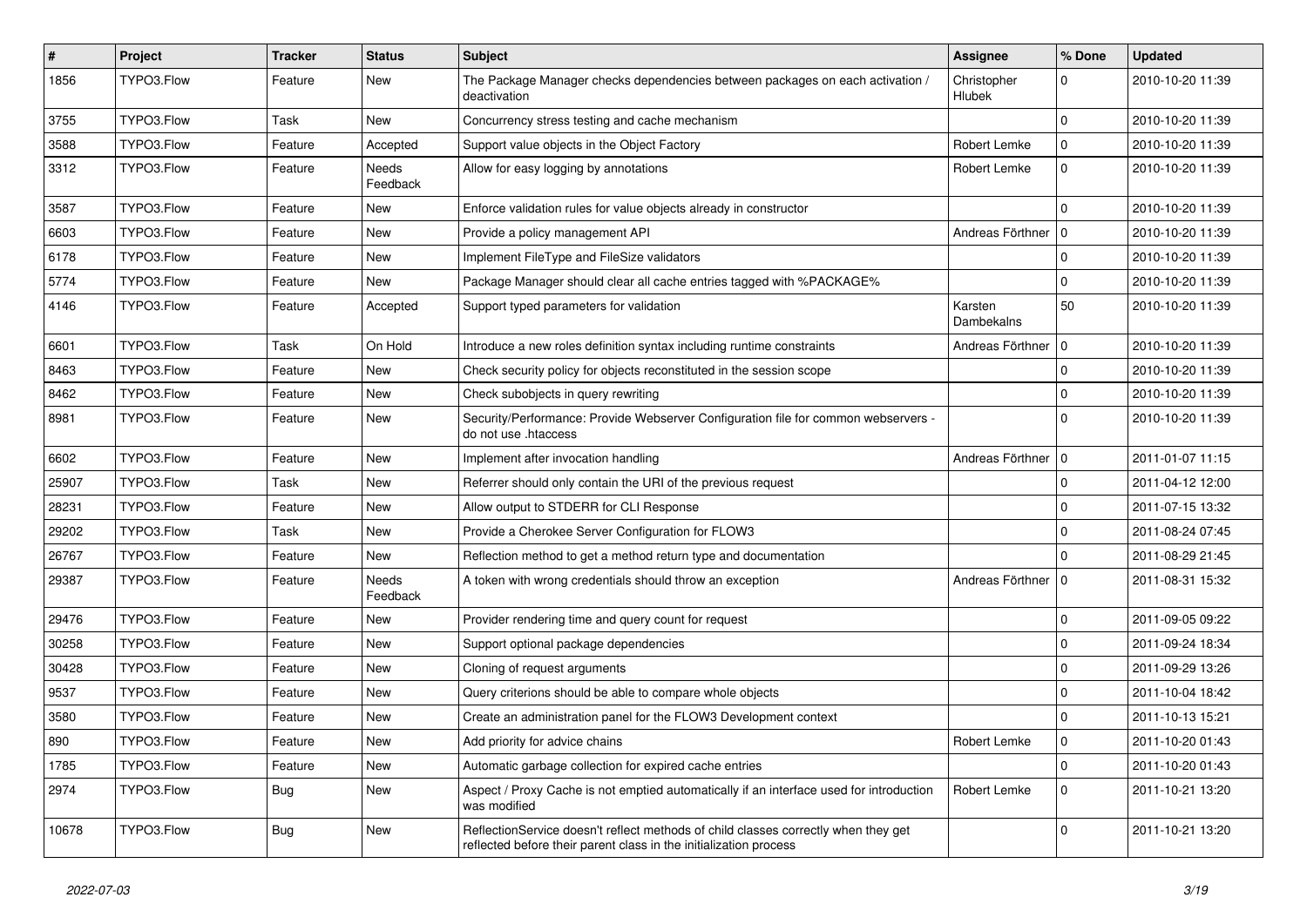| $\sharp$ | Project    | <b>Tracker</b> | <b>Status</b>     | Subject                                                                            | Assignee              | % Done      | <b>Updated</b>   |
|----------|------------|----------------|-------------------|------------------------------------------------------------------------------------|-----------------------|-------------|------------------|
| 25988    | TYPO3.Flow | <b>Bug</b>     | New               | Useless proxies are built for some classes                                         |                       | $\mathbf 0$ | 2011-10-21 13:20 |
| 29425    | TYPO3.Flow | <b>Bug</b>     | New               | Deletion of a blog post with resources fails with FK constraint error              |                       | $\mathbf 0$ | 2011-10-21 13:20 |
| 30424    | TYPO3.Flow | <b>Bug</b>     | New               | Forward object arguments with changes                                              |                       | $\mathbf 0$ | 2011-10-21 13:20 |
| 30425    | TYPO3.Flow | Bug            | New               | New methods are not updated in Policies during Development                         |                       | $\mathbf 0$ | 2011-10-21 13:20 |
| 31002    | TYPO3.Flow | <b>Bug</b>     | New               | Generated __sleep method handles static properties as members.                     |                       | $\mathbf 0$ | 2011-10-21 13:20 |
| 30418    | TYPO3.Flow | Feature        | New               | Package bootstrapping following dependencies                                       |                       | $\mathbf 0$ | 2011-10-21 13:38 |
| 31261    | TYPO3.Flow | Feature        | New               | Virtual objects - generate proxy classes for interfaces                            |                       | $\mathbf 0$ | 2011-10-25 10:23 |
| 31262    | TYPO3.Flow | Feature        | New               | Named arguments in Objects.yaml for constructor arguments                          |                       | $\mathbf 0$ | 2011-10-25 10:26 |
| 31210    | TYPO3.Flow | <b>Bug</b>     | New               | constructor of proxy class not compatible with interfaces defening a constructor   |                       | $\mathbf 0$ | 2011-11-07 22:02 |
| 6712     | TYPO3.Flow | Feature        | Accepted          | Implement mixin support                                                            | Robert Lemke          | $\mathbf 0$ | 2011-11-08 00:18 |
| 32105    | TYPO3.Flow | <b>Bug</b>     | New               | IgnoreValidation ignored if ACL is set for this controller action                  |                       | $\mathbf 0$ | 2011-11-26 11:22 |
| 32294    | TYPO3.Flow | Feature        | New               | Lazy initialization of loggers                                                     |                       | $\mathbf 0$ | 2011-12-05 10:29 |
| 8464     | TYPO3.Flow | Feature        | New               | Write settings using the ConfigurationManager                                      |                       | $\mathbf 0$ | 2011-12-15 17:06 |
| 9313     | TYPO3.Flow | Feature        | New               | Support for currencies                                                             |                       | $\mathbf 0$ | 2011-12-15 17:44 |
| 33018    | TYPO3.Flow | Feature        | New               | Translator should support override of labels from other packages                   |                       | 0           | 2012-01-06 13:05 |
| 33293    | TYPO3.Flow | <b>Bug</b>     | New               | Injection to private variable results in injection of the the wrong class          |                       | $\mathbf 0$ | 2012-01-18 16:41 |
| 33465    | TYPO3.Flow | Bug            | New               | Some vital commands to recover the system fail when recovery is needed             |                       | $\mathbf 0$ | 2012-01-26 15:51 |
| 32873    | TYPO3.Flow | <b>Bug</b>     | Accepted          | Value changes for logged in account are not persisted due to session serialization | Karsten<br>Dambekalns | $\mathbf 0$ | 2012-02-01 12:43 |
| 33710    | TYPO3.Flow | Feature        | New               | Configuration based on Domain                                                      |                       | $\mathbf 0$ | 2012-02-06 16:08 |
| 34133    | TYPO3.Flow | Feature        | New               | RFC: Handle Semicolons in Path part of URIs as Scoped Path Parameters              |                       | $\mathbf 0$ | 2012-02-21 15:17 |
| 34404    | TYPO3.Flow | <b>Bug</b>     | New               | JsonView transformObject does not respect_descendAll configuration                 |                       | $\mathbf 0$ | 2012-02-29 01:12 |
| 32574    | TYPO3.Flow | <b>Bug</b>     | Accepted          | FLOW3 enters fork bombs when using cgi-fcgi vs cli                                 | Karsten<br>Dambekalns | $\Omega$    | 2012-03-07 17:21 |
| 33078    | TYPO3.Flow | Bug            | New               | No Redirect to Login                                                               |                       | $\mathbf 0$ | 2012-03-07 17:45 |
| 33049    | TYPO3.Flow | Feature        | New               | Allow configuration of context without environment variable (needed for IIS)       |                       | $\mathbf 0$ | 2012-03-07 20:51 |
| 33024    | TYPO3.Flow | <b>Bug</b>     | Accepted          | Exception when validating a float in a Model with the Number validator             | Karsten<br>Dambekalns | $\Omega$    | 2012-03-07 22:08 |
| 34816    | TYPO3.Flow | Feature        | New               | Long text encryption                                                               |                       | $\mathbf 0$ | 2012-03-14 08:33 |
| 11039    | TYPO3.Flow | <b>Bug</b>     | Needs<br>Feedback | Static object container injects properties to result of factory object             |                       | $\mathbf 0$ | 2012-03-14 13:41 |
| 27379    | TYPO3.Flow | <b>Bug</b>     | Needs<br>Feedback | add check to clear the database at tearDown in testing                             |                       | $\mathbf 0$ | 2012-03-14 14:41 |
| 28074    | TYPO3.Flow | Feature        | Needs<br>Feedback | Provide a shell script that installs Phoenix or FLOW3 from git                     | Markus Bucher         | $\mathbf 0$ | 2012-03-14 14:49 |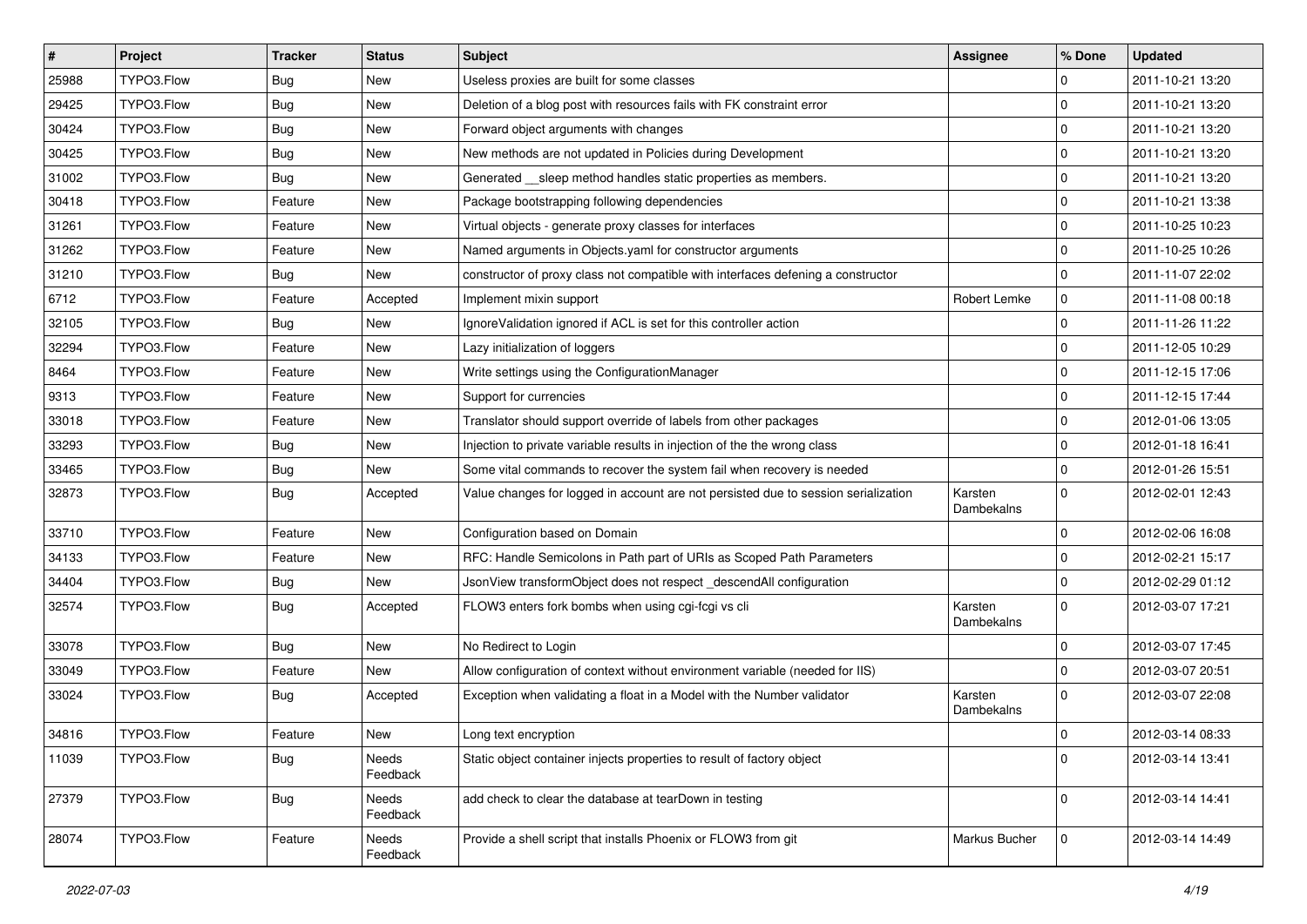| $\pmb{\#}$ | Project    | <b>Tracker</b> | <b>Status</b>            | Subject                                                                                              | <b>Assignee</b>       | % Done      | <b>Updated</b>   |
|------------|------------|----------------|--------------------------|------------------------------------------------------------------------------------------------------|-----------------------|-------------|------------------|
| 28319      | TYPO3.Flow | <b>Bug</b>     | Needs<br>Feedback        | Access denied will be logged at the wrong location in nested calls                                   |                       | 0           | 2012-03-14 14:52 |
| 31484      | TYPO3.Flow | Feature        | <b>Needs</b><br>Feedback | possibility to modify inner workings of proxy class builder                                          |                       | $\mathbf 0$ | 2012-03-14 18:10 |
| 29258      | TYPO3.Flow | Feature        | Needs<br>Feedback        | Provide a way to override classes by environment                                                     |                       | $\mathbf 0$ | 2012-03-14 19:29 |
| 27721      | TYPO3.Flow | <b>Bug</b>     | Needs<br>Feedback        | Permissions of uploaded resources not correct                                                        | Karsten<br>Dambekalns | $\mathbf 0$ | 2012-03-15 10:37 |
| 9861       | TYPO3.Flow | Feature        | Needs<br>Feedback        | Leave logging up and running as long as possible                                                     |                       | $\Omega$    | 2012-03-15 10:53 |
| 32869      | TYPO3.Flow | <b>Bug</b>     | New                      | Security config tokenClass doesnt throw exception if not found the class                             |                       | 0           | 2012-03-19 10:53 |
| 35083      | TYPO3.Flow | <b>Bug</b>     | New                      | involving SecurityContext in Widget's __wakeup situation leads to an exception                       |                       | $\mathbf 0$ | 2012-03-21 13:06 |
| 35781      | TYPO3.Flow | Feature        | New                      | Model validation                                                                                     |                       | $\mathbf 0$ | 2012-04-08 17:06 |
| 35783      | TYPO3.Flow | Feature        | New                      | Lifecycle method after property mapping                                                              |                       | $\mathbf 0$ | 2012-04-08 21:01 |
| 35831      | TYPO3.Flow | Bug            | New                      | Deleting or unpublishing of a resource deletes all published symlinks<br>(Web/_Resources/Persistent) |                       | $\Omega$    | 2012-04-11 09:31 |
| 35970      | TYPO3.Flow | Task           | New                      | Improve performance of Utility/Arrays::integerExplode by using array_map                             |                       | $\mathbf 0$ | 2012-04-13 15:38 |
| 36495      | TYPO3.Flow | <b>Bug</b>     | New                      | HTTP Response is sent before persistence preventing Exceptions to be displayed on<br>redirect        |                       | $\Omega$    | 2012-04-24 00:28 |
| 36508      | TYPO3.Flow | <b>Bug</b>     | New                      | AuthenticationProvider Request Patterns                                                              |                       | $\mathbf 0$ | 2012-04-24 12:39 |
| 36509      | TYPO3.Flow | Feature        | New                      | redirectToUri to an uri with acl forces a 403 because of missing csrf token.                         |                       | $\mathbf 0$ | 2012-04-24 12:44 |
| 36510      | TYPO3.Flow | Feature        | New                      | Firewall Redirect?                                                                                   |                       | 0           | 2012-04-24 12:57 |
| 36633      | TYPO3.Flow | <b>Bug</b>     | New                      | Reconstituted entities should not have the FLOW3_Persistence_clone property set                      |                       | $\mathbf 0$ | 2012-04-26 21:24 |
| 36634      | TYPO3.Flow | <b>Bug</b>     | New                      | Reconstituted entities do not have their properties set when initializeObject() is called            |                       | $\mathbf 0$ | 2012-04-26 21:28 |
| 36804      | TYPO3.Flow | <b>Bug</b>     | New                      | Orphaned entities within aggregates are not removed                                                  |                       | $\mathbf 0$ | 2012-05-03 11:54 |
| 36955      | TYPO3.Flow | Feature        | New                      | Add type filter to var_dump()                                                                        |                       | $\mathbf 0$ | 2012-05-08 16:39 |
| 37279      | TYPO3.Flow | Feature        | New                      | Request PropertyMapping                                                                              |                       | $\mathbf 0$ | 2012-05-18 16:06 |
| 37316      | TYPO3.Flow | <b>Bug</b>     | New                      | Use findBestMatchingLocale instead of getDefaultLocale?                                              |                       | $\mathbf 0$ | 2012-05-20 09:35 |
| 3619       | TYPO3.Flow | Feature        | New                      | Implement System Policy Support/System Security                                                      | Andreas Förthner      | l 0         | 2012-05-21 16:15 |
| 28136      | TYPO3.Flow | Feature        | New                      | HTTP Semantics for Transactions and more                                                             |                       | $\mathbf 0$ | 2012-05-21 16:15 |
| 3621       | TYPO3.Flow | Feature        | New                      | Implement dynamic firewall filter registration                                                       | Andreas Förthner   0  |             | 2012-05-21 16:15 |
| 37564      | TYPO3.Flow | <b>Bug</b>     | New                      | Validation of Parent Object containing properties of type ManyToOne and<br>ManyToMany to same Target |                       | $\mathbf 0$ | 2012-05-29 11:55 |
| 32985      | TYPO3.Flow | Feature        | New                      | Implement Processing Rules when merging numerically-indexed arrays                                   |                       | $\mathbf 0$ | 2012-05-30 09:35 |
| 37571      | TYPO3.Flow | <b>Bug</b>     | New                      | Inherited proxies fail when implementing __clone                                                     |                       | 0           | 2012-06-04 12:15 |
| 37831      | TYPO3.Flow | Task           | New                      | Evaluate using PHP 5.4's internal web server for Functional Testing                                  |                       | $\mathbf 0$ | 2012-06-08 09:27 |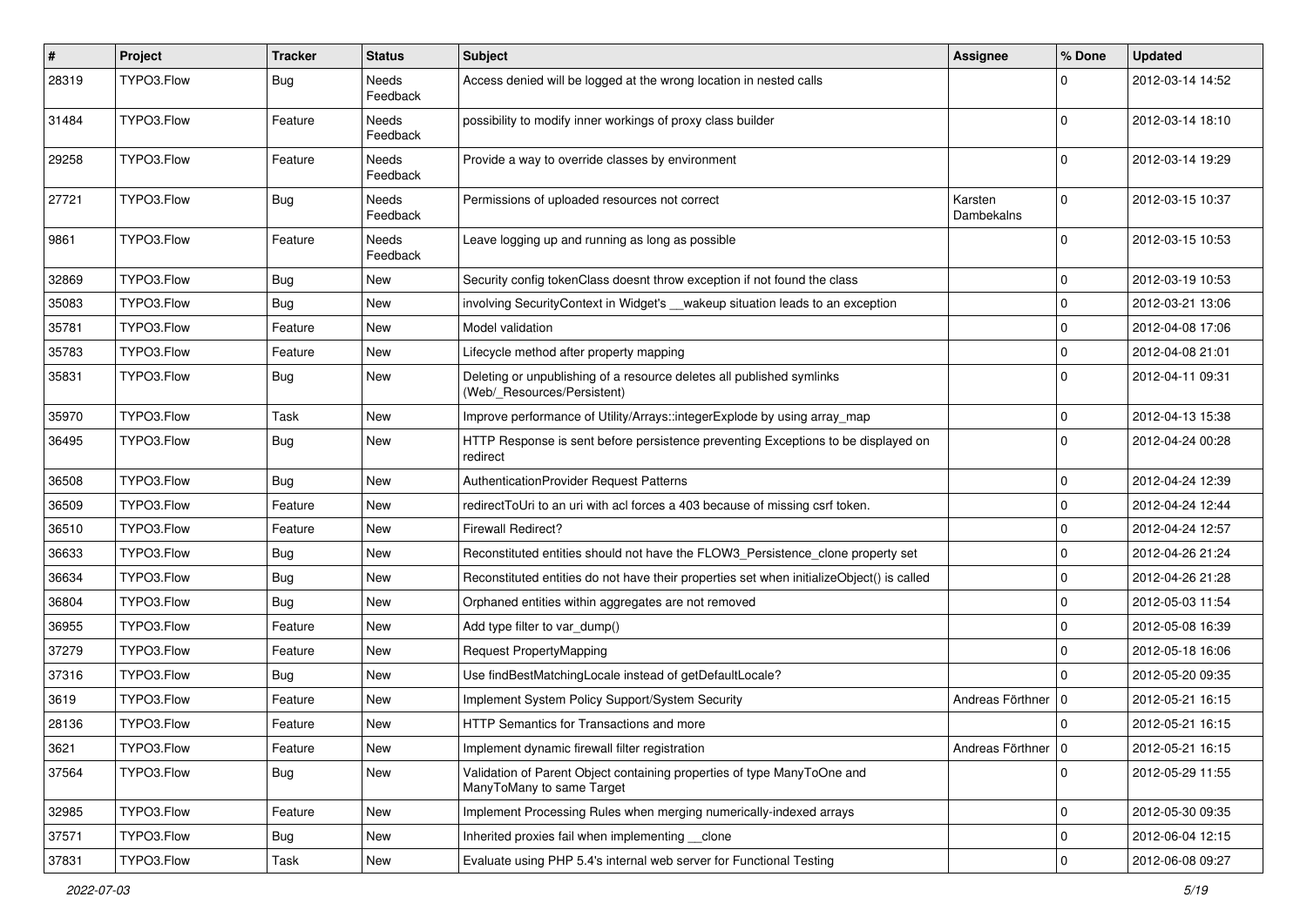| $\vert$ # | Project    | <b>Tracker</b> | <b>Status</b>     | <b>Subject</b>                                                                                               | Assignee                | % Done       | <b>Updated</b>   |
|-----------|------------|----------------|-------------------|--------------------------------------------------------------------------------------------------------------|-------------------------|--------------|------------------|
| 26986     | TYPO3.Flow | Feature        | Accepted          | Debug toolbar                                                                                                | Christian Müller        | $\mathbf{0}$ | 2012-06-08 20:41 |
| 37846     | TYPO3.Flow | Feature        | <b>New</b>        | Should be able to declare more than one controllerObjectName per requestPatterns                             |                         | $\mathbf 0$  | 2012-06-11 11:10 |
| 31339     | TYPO3.Flow | Task           | On Hold           | Search                                                                                                       |                         | $\mathbf{0}$ | 2012-06-21 12:17 |
| 36840     | TYPO3.Flow | Task           | Accepted          | Improve exception for wrong locales                                                                          | Karsten<br>Dambekalns   | $\mathbf{0}$ | 2012-06-25 18:47 |
| 37227     | TYPO3.Flow | Bug            | On Hold           | securityContext->getParty is not available in widget context                                                 |                         | $\Omega$     | 2012-06-25 22:14 |
| 35868     | TYPO3.Flow | <b>Bug</b>     | On Hold           | Unstable condition in Utility\Environment                                                                    | Karsten<br>Dambekalns   | $\mathbf 0$  | 2012-06-25 22:37 |
| 32425     | TYPO3.Flow | <b>Bug</b>     | Accepted          | IpAddressRange methods not completly implemented                                                             | Karsten<br>Dambekalns   | $\Omega$     | 2012-06-28 10:23 |
| 27322     | TYPO3.Flow | Feature        | On Hold           | Add support for Appserver-in-PHP, which could result in much faster executions.                              | Christopher<br>Hlubek   | $\Omega$     | 2012-07-09 18:11 |
| 37354     | TYPO3.Flow | <b>Bug</b>     | Accepted          | Do not apply generateValueHash() and generateUuid() if custom identifier is used                             | Karsten<br>Dambekalns   | $\Omega$     | 2012-07-10 08:30 |
| 26745     | TYPO3.Flow | Feature        | New               | MVC should know about entities lying in the session                                                          |                         | 100          | 2012-07-10 12:14 |
| 34674     | TYPO3.Flow | Feature        | Accepted          | NotFoundView is not injected in ActionController                                                             | Robert Lemke            | 0            | 2012-07-22 10:59 |
| 39674     | TYPO3.Flow | <b>Bug</b>     | New               | \TYPO3\FLOW3\var dump behaves weird in controller actions doing return                                       |                         | $\mathbf{0}$ | 2012-08-10 10:09 |
| 39788     | TYPO3.Flow | Feature        | New               | RFC: Repository based NotExistsValidator                                                                     |                         | $\mathbf 0$  | 2012-08-14 16:14 |
| 38038     | TYPO3.Flow | Task           | Accepted          | Proofread FLOW3 manual                                                                                       | Ryan J. Peterson        | $\mathbf 0$  | 2012-08-17 11:16 |
| 41420     | TYPO3.Flow | Feature        | New               | Support entity versioning                                                                                    |                         | $\mathbf{0}$ | 2012-09-27 14:11 |
| 41496     | TYPO3.Flow | <b>Bug</b>     | New               | Upload identical Resources, deleting fails                                                                   |                         | $\Omega$     | 2012-10-01 17:57 |
| 40824     | TYPO3.Flow | Bug            | Needs<br>Feedback | Modified action controller methods not detected properly                                                     | Andreas Förthner        | $\mathbf 0$  | 2012-10-01 20:33 |
| 41533     | TYPO3.Flow | <b>Bug</b>     | Needs<br>Feedback | Ignored object-validation in editAction when redirecting back from updateAction                              |                         | $\Omega$     | 2012-10-10 09:27 |
| 41832     | TYPO3.Flow | Task           | New               | Improve error handling for incompatible packages                                                             | Christian Jul<br>Jensen | $\mathbf 0$  | 2012-10-10 14:44 |
| 5442      | TYPO3.Flow | Feature        | New               | Destroy session / logout user on deleting an account                                                         | Andreas Förthner   0    |              | 2012-10-25 08:46 |
| 37473     | TYPO3.Flow | <b>Bug</b>     | New               | Subsequent Exceptions related to Doctrine Entity Manager makes it snap shut                                  |                         | 0            | 2012-10-25 10:29 |
| 35720     | TYPO3.Flow | <b>Bug</b>     | New               | Access denied Exception for widget links to actions with a policy                                            |                         | $\mathbf 0$  | 2012-10-25 14:08 |
| 40410     | TYPO3.Flow | <b>Bug</b>     | Needs<br>Feedback | Exception when using Apc, Memcached of Redis cache backend for reflection status<br>and object configuration | Karsten<br>Dambekalns   | $\mathbf 0$  | 2012-10-25 15:56 |
| 41414     | TYPO3.Flow | Task           | Needs<br>Feedback | Check packageKey naming / file structure below Packages/Vendor                                               |                         | $\mathbf{0}$ | 2012-11-07 11:39 |
| 13559     | TYPO3.Flow | Bug            | Accepted          | ObjectSerializer failes with persistent objects within arrays                                                | Karsten<br>Dambekalns   | $\mathbf{0}$ | 2012-11-08 09:39 |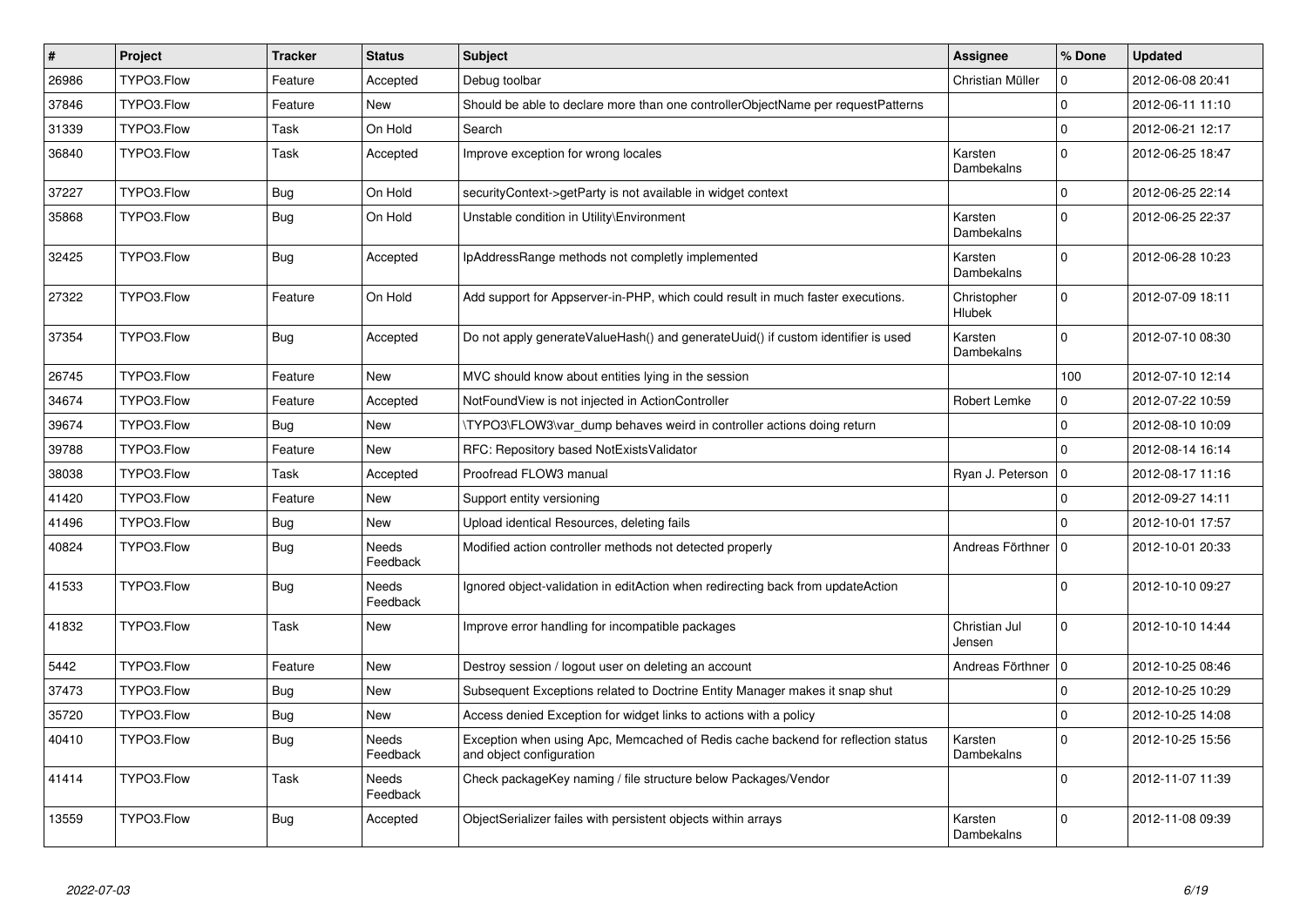| #     | Project    | <b>Tracker</b> | <b>Status</b>       | <b>Subject</b>                                                                        | <b>Assignee</b>        | % Done       | <b>Updated</b>   |
|-------|------------|----------------|---------------------|---------------------------------------------------------------------------------------|------------------------|--------------|------------------|
| 42888 | TYPO3.Flow | <b>Bug</b>     | Needs<br>Feedback   | ResourceManager chokes on non existing files                                          |                        | 0            | 2012-11-12 18:02 |
| 43572 | TYPO3.Flow | Feature        | New                 | Uri should support manipulation of query arguments                                    |                        | $\mathbf 0$  | 2012-12-04 09:55 |
| 28399 | TYPO3.Flow | Feature        | Needs<br>Feedback   | Validation message and code should be configurable for bundled validators             |                        | $\Omega$     | 2012-12-10 15:52 |
| 43841 | TYPO3.Flow | Feature        | New                 | Add package support to validation errors                                              |                        | 0            | 2012-12-10 16:20 |
| 39088 | TYPO3.Flow | Feature        | New                 | Add a sgnalslot before compilation                                                    |                        | $\mathbf 0$  | 2012-12-11 10:30 |
| 42550 | TYPO3.Flow | Task           | <b>Under Review</b> | Add top-level .htaccess to block everything but Web                                   | Karsten<br>Dambekalns  | $\mathbf 0$  | 2012-12-11 22:43 |
| 38216 | TYPO3.Flow | <b>Bug</b>     | Needs<br>Feedback   | Static method calls in reflected classes refer to _Original class                     |                        | 0            | 2012-12-13 12:35 |
| 39699 | TYPO3.Flow | Bug            | Accepted            | SQL DDL for TYPO3\FLOW3\Cache\Backend\PdoBackend                                      | Karsten<br>Dambekalns  | $\Omega$     | 2012-12-13 12:35 |
| 41148 | TYPO3.Flow | <b>Bug</b>     | New                 | Converting of ValueObjects                                                            |                        | 0            | 2012-12-13 12:35 |
| 40283 | TYPO3.Flow | <b>Bug</b>     | New                 | New constructor in grandparent class not called                                       |                        | $\mathbf{0}$ | 2012-12-13 12:35 |
| 42606 | TYPO3.Flow | <b>Bug</b>     | New                 | Content Security with nested objects                                                  |                        | $\mathbf 0$  | 2012-12-13 12:35 |
| 43947 | TYPO3.Flow | <b>Bug</b>     | New                 | Redirect to login after Session timeout                                               |                        | $\Omega$     | 2012-12-13 12:35 |
| 43993 | TYPO3.Flow | Task           | New                 | Warn when no migrations are found at all during doctrine: migrate                     |                        | $\mathbf 0$  | 2012-12-14 09:30 |
| 39414 | TYPO3.Flow | Bug            | New                 | Security Documentation                                                                |                        | $\mathbf{0}$ | 2012-12-15 21:41 |
| 43930 | TYPO3.Flow | Task           | Needs<br>Feedback   | Remove canRender() completely?!                                                       | Sebastian<br>Kurfuerst | $\mathbf{0}$ | 2012-12-18 15:09 |
| 43967 | TYPO3.Flow | <b>Bug</b>     | New                 | Error in evaluating orphanRemoval in Flow Annotation driver                           |                        | 0            | 2013-01-03 11:00 |
| 44244 | TYPO3.Flow | <b>Bug</b>     | New                 | defaultOrderings aren't applied on related objects                                    |                        | $\mathbf 0$  | 2013-01-09 18:41 |
| 44563 | TYPO3.Flow | Feature        | New                 | Logged in users via HTTP Basic always get re-authenticated                            |                        | $\mathbf 0$  | 2013-01-16 11:28 |
| 44542 | TYPO3.Flow | Task           | New                 | Mention the risk of requestPatterns regarding foreign package's SecurityContext usage | Adrian Föder           | $\mathbf 0$  | 2013-01-17 18:39 |
| 41029 | TYPO3.Flow | <b>Bug</b>     | Accepted            | Method security is also evaluating abstract classes                                   | Karsten<br>Dambekalns  | $\Omega$     | 2013-01-19 21:55 |
| 30423 | TYPO3.Flow | Feature        | New                 | Rendering template of other action without forward                                    |                        | $\Omega$     | 2013-01-21 14:03 |
| 41727 | TYPO3.Flow | Bug            | Accepted            | @Flow\Identity and @ORM\InheritanceType("JOINED") can't be used together              | Karsten<br>Dambekalns  | $\Omega$     | 2013-01-21 17:15 |
| 34879 | TYPO3.Flow | Bug            | Accepted            | Proxied object is not update()able                                                    | Karsten<br>Dambekalns  |              | 2013-01-22 15:17 |
| 44738 | TYPO3.Flow | Feature        | New                 | Re-Validation of argument's custom validators                                         |                        | $\mathbf{0}$ | 2013-01-23 09:19 |
| 44712 | TYPO3.Flow | Task           | Accepted            | Decouple Argument-Building in the HTTP-Request-Constructor                            |                        | $\mathbf 0$  | 2013-01-23 11:19 |
| 45103 | TYPO3.Flow | Feature        | New                 | Make static resource URI generation available outside of Fluid                        |                        | $\mathbf 0$  | 2013-02-03 13:16 |
| 45249 | TYPO3.Flow | Bug            | New                 | Update composer project-create command listing                                        |                        | $\pmb{0}$    | 2013-02-07 15:17 |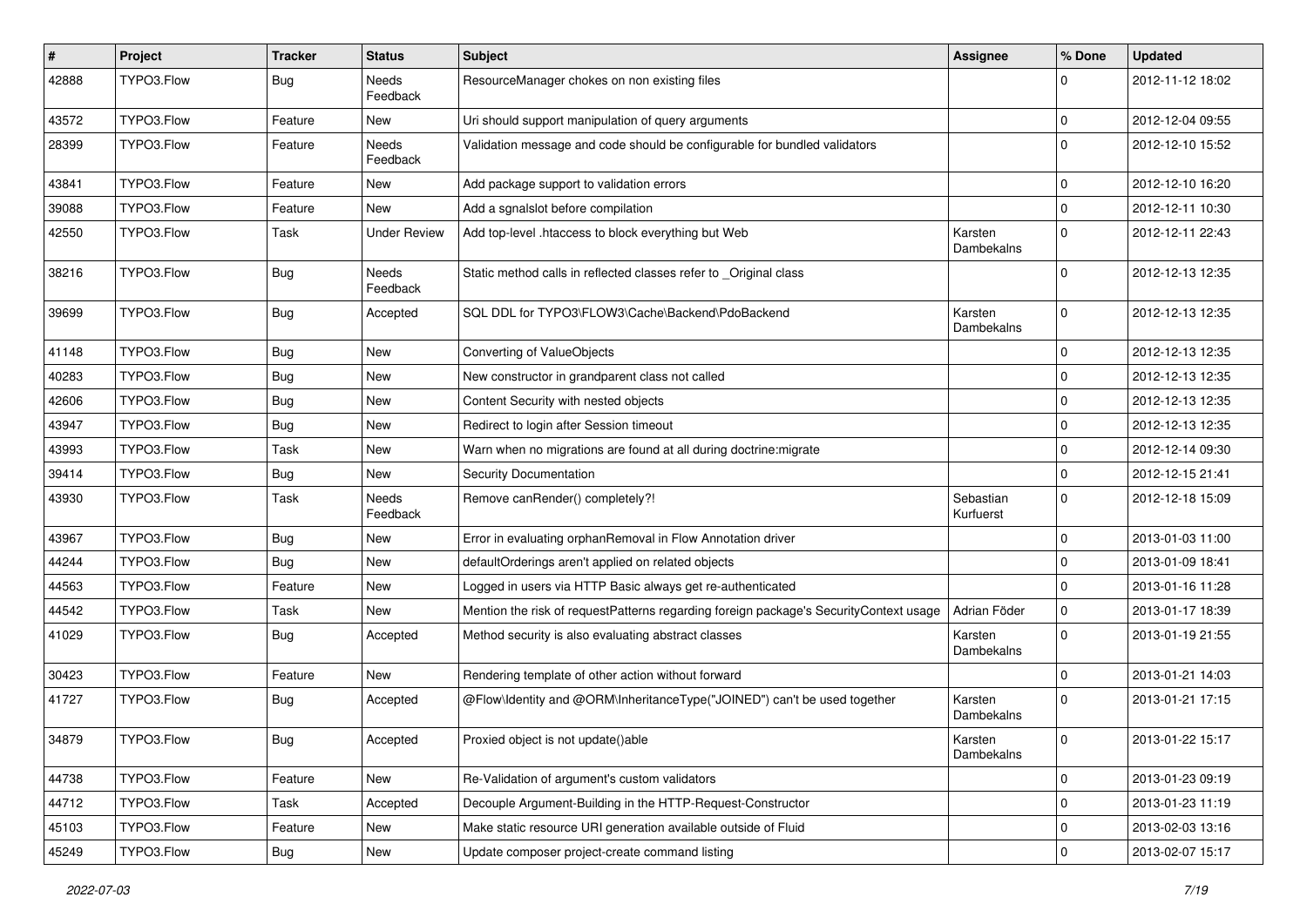| $\pmb{\#}$ | Project    | <b>Tracker</b> | <b>Status</b>            | <b>Subject</b>                                                                                                               | Assignee              | % Done         | <b>Updated</b>   |
|------------|------------|----------------|--------------------------|------------------------------------------------------------------------------------------------------------------------------|-----------------------|----------------|------------------|
| 45272      | TYPO3.Flow | <b>Bug</b>     | New                      | Related Value Objects get deleted by default cascading                                                                       |                       | $\Omega$       | 2013-02-08 13:50 |
| 45100      | TYPO3.Flow | Feature        | <b>Under Review</b>      | RequestDispatchingAspect should check if entry point can handle current request                                              | Christopher<br>Hlubek | $\mathbf{0}$   | 2013-02-08 15:32 |
| 45386      | TYPO3.Flow | <b>Bug</b>     | New                      | Package::buildArrayOfClassFiles tries to determine class names from file paths                                               |                       | $\mathbf 0$    | 2013-02-11 19:54 |
| 28016      | TYPO3.Flow | <b>Bug</b>     | <b>Needs</b><br>Feedback | Cascade remove of cleared ArrayCollection                                                                                    | Karsten<br>Dambekalns | $\Omega$       | 2013-02-14 20:46 |
| 26765      | TYPO3.Flow | Feature        | Accepted                 | Support class schema features for every reflected class                                                                      | Karsten<br>Dambekalns | $\Omega$       | 2013-02-14 20:47 |
| 45611      | TYPO3.Flow | <b>Bug</b>     | New                      | Destruction of session after logout should be configurable                                                                   |                       | $\Omega$       | 2013-02-19 16:41 |
| 3585       | TYPO3.Flow | Major Feature  | New                      | Implement support for value objects                                                                                          |                       | $\mathbf 0$    | 2013-02-20 14:45 |
| 45640      | TYPO3.Flow | <b>Bug</b>     | New                      | Every relation is set to cascade=all if the related entity is no aggregate root                                              |                       | $\mathbf 0$    | 2013-02-20 15:31 |
| 45669      | TYPO3.Flow | Bug            | New                      | PersistentObjectConverter does not convert ValueObjects by __identity                                                        |                       | $\Omega$       | 2013-02-20 17:59 |
| 45623      | TYPO3.Flow | <b>Bug</b>     | <b>New</b>               | SQL error when calling TYPO3.Blog Setup controller                                                                           |                       | 0              | 2013-02-21 12:16 |
| 38222      | TYPO3.Flow | Feature        | New                      | Step execution signals with concrete name                                                                                    |                       | $\Omega$       | 2013-02-21 16:39 |
| 46009      | TYPO3.Flow | Task           | New                      | Improve error message for missing class in Flow annotation driver                                                            |                       | $\mathbf 0$    | 2013-03-04 12:25 |
| 46010      | TYPO3.Flow | <b>Bug</b>     | New                      | Generating a DiscriminatorMap with base class in different namespace does not work                                           |                       | $\mathbf 0$    | 2013-03-04 12:30 |
| 46011      | TYPO3.Flow | Task           | New                      | Validate annotation with missing type should throw useful error                                                              |                       | $\mathbf 0$    | 2013-03-04 12:42 |
| 46050      | TYPO3.Flow | Feature        | New                      | To decouple log file writing at Logger->logException                                                                         |                       | $\Omega$       | 2013-03-05 21:43 |
| 46066      | TYPO3.Flow | <b>Bug</b>     | New                      | Currency formatter uses wrong format for ISO 4217 currency codes                                                             |                       | 0              | 2013-03-06 16:29 |
| 46073      | TYPO3.Flow | <b>Bug</b>     | <b>Under Review</b>      | Scripts::executeCommand must be usable outsite of TYPO3.Flow                                                                 |                       | $\mathbf{0}$   | 2013-03-06 19:14 |
| 46097      | TYPO3.Flow | <b>Bug</b>     | New                      | Logged in user gets session of an other logged in user                                                                       | Robert Lemke          | 0              | 2013-03-07 12:52 |
| 45253      | TYPO3.Flow | Task           | Accepted                 | Throw exception in PointcutMethodNameFilter if given method's argument does not<br>match the actual method signature         | Christian Müller      | $\Omega$       | 2013-03-07 16:33 |
| 46120      | TYPO3.Flow | <b>Bug</b>     | New                      | Important step missing in the installation chapter                                                                           |                       | $\mathbf 0$    | 2013-03-08 10:23 |
| 46216      | TYPO3.Flow | Feature        | New                      | Add wincache cache backend                                                                                                   |                       | $\mathbf 0$    | 2013-03-12 20:55 |
| 46318      | TYPO3.Flow | Feature        | New                      | [caching framework] Extend cache interface to handle multiple entries                                                        |                       | $\mathbf 0$    | 2013-03-15 12:19 |
| 46371      | TYPO3.Flow | Feature        | New                      | Support compilation of static information in proxy classes                                                                   | Christopher<br>Hlubek | $\mathbf 0$    | 2013-03-16 21:26 |
| 46210      | TYPO3.Flow | <b>Bug</b>     | Needs<br>Feedback        | securityContext->getParty() in the initializeObject() method of a session-Scope object<br>throws exception on second request |                       | $\Omega$       | 2013-03-27 10:44 |
| 29405      | TYPO3.Flow | <b>Bug</b>     | New                      | When storing a new entity inside the session, it will be fully serialized instead of just the<br>reference being stored      |                       | $\mathbf 0$    | 2013-04-04 11:34 |
| 27088      | TYPO3.Flow | <b>Bug</b>     | On Hold                  | initializeObject() is called too early when reconstructing entities                                                          |                       | $\mathbf 0$    | 2013-04-08 17:53 |
| 45851      | TYPO3.Flow | Feature        | Needs<br>Feedback        | Allow referencing environment variables in Settings.yaml                                                                     | Adrian Föder          | $\mathbf 0$    | 2013-04-30 14:12 |
| 3306       | TYPO3.Flow | Feature        | Accepted                 | Flush routes cache automatically on class file modifications                                                                 | Robert Lemke          | $\overline{0}$ | 2013-05-06 12:34 |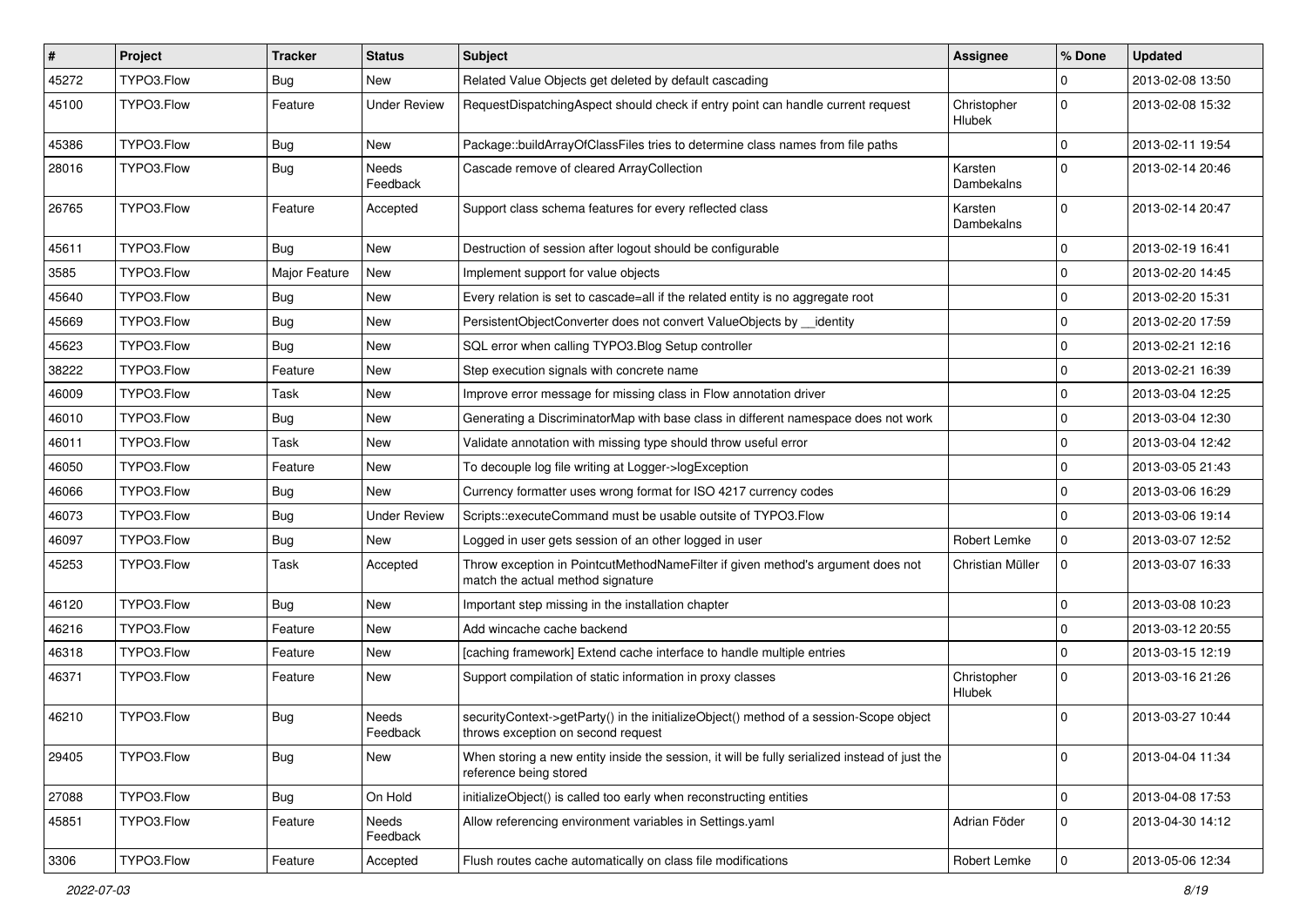| $\vert$ # | Project    | <b>Tracker</b> | <b>Status</b>            | <b>Subject</b>                                                                                          | Assignee                | % Done       | <b>Updated</b>   |
|-----------|------------|----------------|--------------------------|---------------------------------------------------------------------------------------------------------|-------------------------|--------------|------------------|
| 46689     | TYPO3.Flow | Bug            | New                      | The new ClassLoader swallows Fatal Errors                                                               | Marc Neuhaus            | $\Omega$     | 2013-05-14 09:21 |
| 48296     | TYPO3.Flow | Task           | <b>Needs</b><br>Feedback | Missing method in ExceptionHandlerInterface                                                             |                         | $\Omega$     | 2013-05-21 11:39 |
| 48093     | TYPO3.Flow | Bug            | <b>New</b>               | AbstractCompositeValidators memory consumption continuously grow                                        |                         | $\mathbf 0$  | 2013-05-21 11:49 |
| 47950     | TYPO3.Flow | <b>Bug</b>     | New                      | import of remote resources                                                                              |                         | $\mathbf 0$  | 2013-05-21 11:52 |
| 47487     | TYPO3.Flow | <b>Bug</b>     | <b>New</b>               | Functional test classes in package without classes are not compiled                                     |                         | $\mathbf 0$  | 2013-05-21 12:19 |
| 47331     | TYPO3.Flow | Bug            | Accepted                 | ObjectManager shutdown with Dependency Injection Proxy causes fatal errors                              |                         | $\mathbf 0$  | 2013-05-21 13:06 |
| 47325     | TYPO3.Flow | <b>Bug</b>     | <b>Under Review</b>      | ReflectionData and classSchema caches need not be freezable                                             |                         | $\mathbf 0$  | 2013-05-21 13:08 |
| 46716     | TYPO3.Flow | <b>Bug</b>     | <b>New</b>               | Empty class names in DependencyInjection proxy code when using Caches /<br>Factory-created dependencies |                         | $\mathbf{0}$ | 2013-05-21 13:22 |
| 26943     | TYPO3.Flow | Feature        | Needs<br>Feedback        | Add i18n support to domain models                                                                       | Karsten<br>Dambekalns   | $\mathbf 0$  | 2013-05-21 13:28 |
| 32607     | TYPO3.Flow | Feature        | Needs<br>Feedback        | Export localized strings for JS consumption                                                             | Karsten<br>Dambekalns   | $\mathbf{0}$ | 2013-05-21 13:28 |
| 30890     | TYPO3.Flow | Feature        | Accepted                 | Developer Toolbar                                                                                       | Christian Müller        | 0            | 2013-05-21 13:28 |
| 28052     | TYPO3.Flow | Feature        | On Hold                  | Possibility to enable or disable accounts                                                               | Julian Kleinhans        | 60           | 2013-05-21 13:28 |
| 44375     | TYPO3.Flow | Task           | Accepted                 | Make all persistence reads go through repositories                                                      | Karsten<br>Dambekalns   | $\mathbf{0}$ | 2013-05-21 13:28 |
| 37352     | TYPO3.Flow | Bug            | <b>Under Review</b>      | generateValueHash() should use getIdentifierByObject()                                                  | Karsten<br>Dambekalns   | $\mathbf{0}$ | 2013-05-21 13:28 |
| 37212     | TYPO3.Flow | Feature        | Accepted                 | Edge Side Includes (ESI)                                                                                | Robert Lemke            | $\mathsf 0$  | 2013-05-21 13:28 |
| 44396     | TYPO3.Flow | Task           | Accepted                 | Move Doctrine ORM integration onto own namespace                                                        | Karsten<br>Dambekalns   | $\mathbf 0$  | 2013-05-21 13:28 |
| 37373     | TYPO3.Flow | Feature        | <b>Under Review</b>      | Make annotation overrides / "injection" via Objects.yaml possible                                       | <b>Marc Neuhaus</b>     | $\mathbf 0$  | 2013-05-21 13:28 |
| 37372     | TYPO3.Flow | Feature        | Accepted                 | Inheritance in ORM should be configured automatically                                                   | Karsten<br>Dambekalns   | $\mathbf{0}$ | 2013-05-21 13:28 |
| 38065     | TYPO3.Flow | Feature        | <b>New</b>               | Implement content security for DQL queries                                                              | Andreas Förthner        | $\mathbf{0}$ | 2013-05-21 13:28 |
| 37885     | TYPO3.Flow | Feature        | <b>New</b>               | Add CLI to show the object-configuration for a FLOW3 object-name                                        | <b>Martin Ficzel</b>    | $\mathbf 0$  | 2013-05-21 13:28 |
| 40555     | TYPO3.Flow | Feature        | Accepted                 | Missing command arguments parameter in Core\Booting\Scripts::executeCommand()                           | Karsten<br>Dambekalns   | $\mathbf 0$  | 2013-05-21 13:28 |
| 41900     | TYPO3.Flow | Feature        | Accepted                 | Check for duplicate PSR-0 autoload namespaces                                                           | Christian Jul<br>Jensen | $\mathbf{0}$ | 2013-05-21 13:28 |
| 41807     | TYPO3.Flow | Task           | <b>Under Review</b>      | Initialize the eventmanager in the EntityManagerInterface                                               |                         | $\mathbf 0$  | 2013-05-21 13:28 |
| 39910     | TYPO3.Flow | Feature        | Accepted                 | Ability to query user based on roles                                                                    |                         | $\mathbf{0}$ | 2013-05-21 13:28 |
| 39609     | TYPO3.Flow | Feature        | Accepted                 | <b>Migration Version</b>                                                                                | Karsten<br>Dambekalns   | 50           | 2013-05-21 13:28 |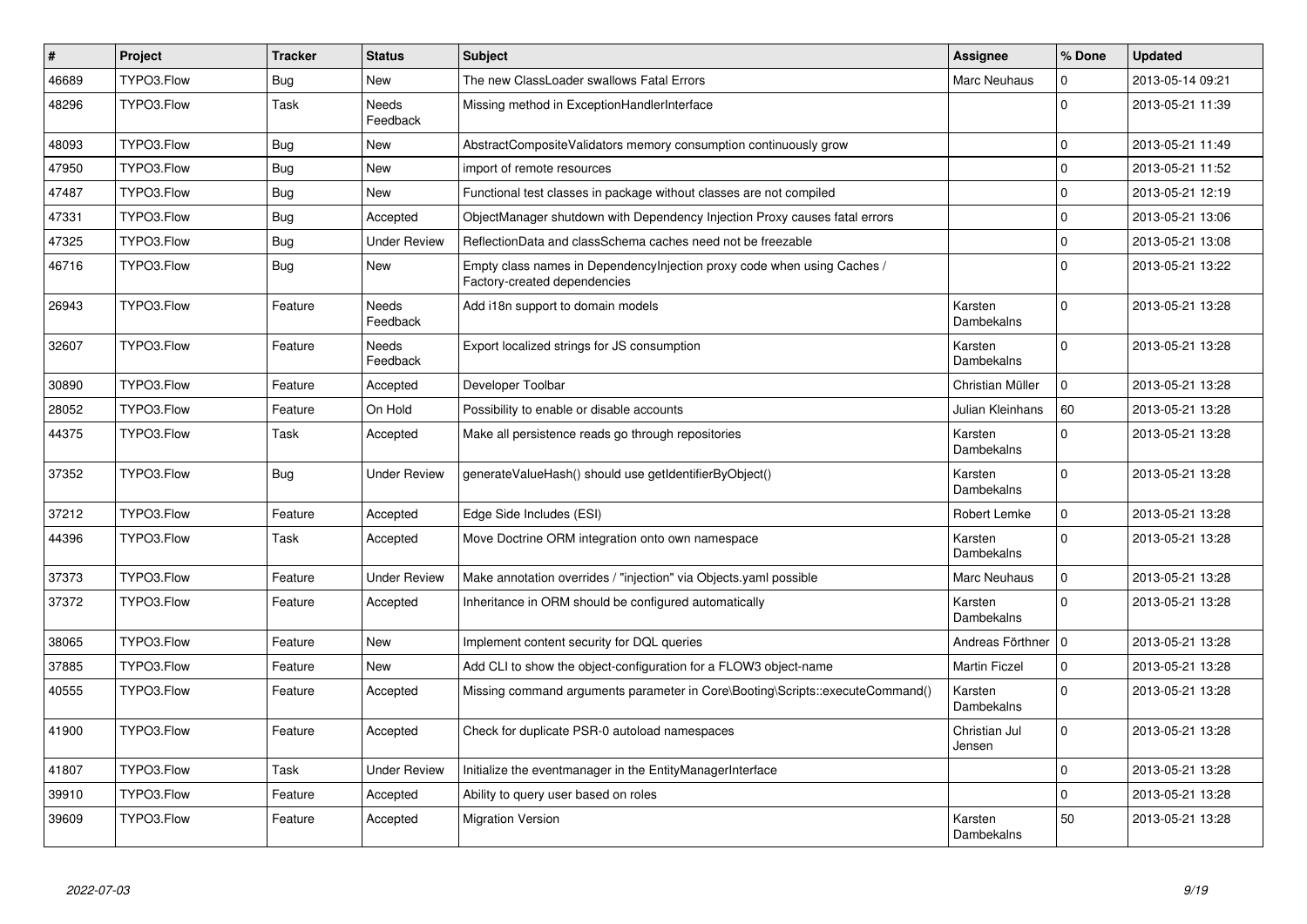| $\sharp$ | Project    | <b>Tracker</b> | <b>Status</b>       | <b>Subject</b>                                                                                                                         | <b>Assignee</b>       | % Done      | <b>Updated</b>   |
|----------|------------|----------------|---------------------|----------------------------------------------------------------------------------------------------------------------------------------|-----------------------|-------------|------------------|
| 39253    | TYPO3.Flow | Feature        | Accepted            | Remove mirroring mode option and code                                                                                                  | Karsten<br>Dambekalns | 0           | 2013-05-21 13:28 |
| 43192    | TYPO3.Flow | Bug            | Accepted            | findByIdentifier() for non-persisted objects not working for custom identifier properties                                              | Karsten<br>Dambekalns | $\Omega$    | 2013-05-21 13:28 |
| 46816    | TYPO3.Flow | Feature        | New                 | Add xcache cache backend                                                                                                               |                       | 0           | 2013-05-21 13:28 |
| 45409    | TYPO3.Flow | Feature        | New                 | Support validation of abstract nested properties                                                                                       |                       | 0           | 2013-05-21 13:28 |
| 47075    | TYPO3.Flow | Feature        | New                 | Make Exception more meaningful                                                                                                         |                       | $\Omega$    | 2013-05-21 13:28 |
| 46974    | TYPO3.Flow | <b>Bug</b>     | Accepted            | Original and Proxy class in one file makes it difficult to reach 100% code coverage for<br>functional tests                            | Christian Müller      | 0           | 2013-05-21 13:28 |
| 46910    | TYPO3.Flow | Feature        | New                 | Composer integration - PackageStates.php                                                                                               |                       | 0           | 2013-05-21 13:28 |
| 47273    | TYPO3.Flow | Feature        | New                 | Support mapping properties with differing types for setter and property                                                                |                       | $\mathbf 0$ | 2013-05-21 13:28 |
| 47404    | TYPO3.Flow | Feature        | New                 | Add getters and setters methods for introduced properties                                                                              |                       | $\Omega$    | 2013-05-21 13:28 |
| 47339    | TYPO3.Flow | Feature        | Needs<br>Feedback   | Allow RequestHandlers to get the current Request injected                                                                              | Alexander Berl        | 0           | 2013-05-21 13:28 |
| 48167    | TYPO3.Flow | Feature        | Accepted            | Command line account and role browsing                                                                                                 | Adrian Föder          | $\mathbf 0$ | 2013-05-21 13:28 |
| 47951    | TYPO3.Flow | Feature        | New                 | Warn if persistence stack is not empty at the end of a get-request                                                                     |                       | $\Omega$    | 2013-05-21 13:28 |
| 32707    | TYPO3.Flow | <b>Bug</b>     | Accepted            | <b>Bad Bad FileBackend</b>                                                                                                             | Karsten<br>Dambekalns | $\mathbf 0$ | 2013-05-21 13:33 |
| 48430    | TYPO3.Flow | <b>Bug</b>     | New                 | Default validator-messages are not correctly formatted                                                                                 |                       | $\mathbf 0$ | 2013-05-22 00:36 |
| 48409    | TYPO3.Flow | Feature        | New                 | Introduce new Annotation "Slot" for wiring signal and slots                                                                            |                       | $\mathbf 0$ | 2013-05-23 19:02 |
| 48429    | TYPO3.Flow | Bug            | New                 | Remove- and update-actions on repository are not persisted                                                                             |                       | $\Omega$    | 2013-05-24 18:44 |
| 48862    | TYPO3.Flow | Feature        | New                 | Possibility to exclude package from file monitoring                                                                                    |                       | $\Omega$    | 2013-06-05 10:03 |
| 48873    | TYPO3.Flow | <b>Bug</b>     | New                 | Error when calling resourceManager->deleteResource on unpublished Resource                                                             |                       | 0           | 2013-06-05 13:46 |
| 48898    | TYPO3.Flow | <b>Bug</b>     | New                 | configuration for roles fails if one of Policy yaml files contain empty "roles array"                                                  | Christian Müller      | 0           | 2013-06-05 19:06 |
| 49050    | TYPO3.Flow | Feature        | New                 | Allow Subqueries in QueryInterface                                                                                                     |                       | $\Omega$    | 2013-06-12 10:43 |
| 48657    | TYPO3.Flow | Feature        | <b>Under Review</b> | support HTTP_RANGE                                                                                                                     |                       | 0           | 2013-06-20 16:19 |
| 49372    | TYPO3.Flow | <b>Bug</b>     | New                 | ObjectConverter ignores implemented interface when mapping subtype                                                                     |                       | $\mathbf 0$ | 2013-06-24 09:24 |
| 32106    | TYPO3.Flow | Feature        | Accepted            | Support for Object source in PropertyMapper                                                                                            |                       | $\Omega$    | 2013-06-24 09:59 |
| 49373    | TYPO3.Flow | Bug            | New                 | Methods policy with key "Controllers" is ignored                                                                                       |                       | 0           | 2013-06-24 10:03 |
| 49566    | TYPO3.Flow | <b>Bug</b>     | New                 | NULL source values are not handled correctly                                                                                           | Adrian Föder          |             | 2013-07-02 08:21 |
| 37302    | TYPO3.Flow | <b>Bug</b>     | Needs<br>Feedback   | Number Validator                                                                                                                       | Carsten Bleicker      | 10          | 2013-07-03 08:36 |
| 49780    | TYPO3.Flow | <b>Bug</b>     | New                 | Roles are not synchronized                                                                                                             |                       | $\mathbf 0$ | 2013-07-08 10:11 |
| 49801    | TYPO3.Flow | <b>Bug</b>     | New                 | TYPO3\Flow\Security\Exception\AccessDeniedException thrown in file<br>TYPO3_Flow_Security_Authorization_AccessDecisionVoterManager.php |                       | $\mathbf 0$ | 2013-07-09 04:53 |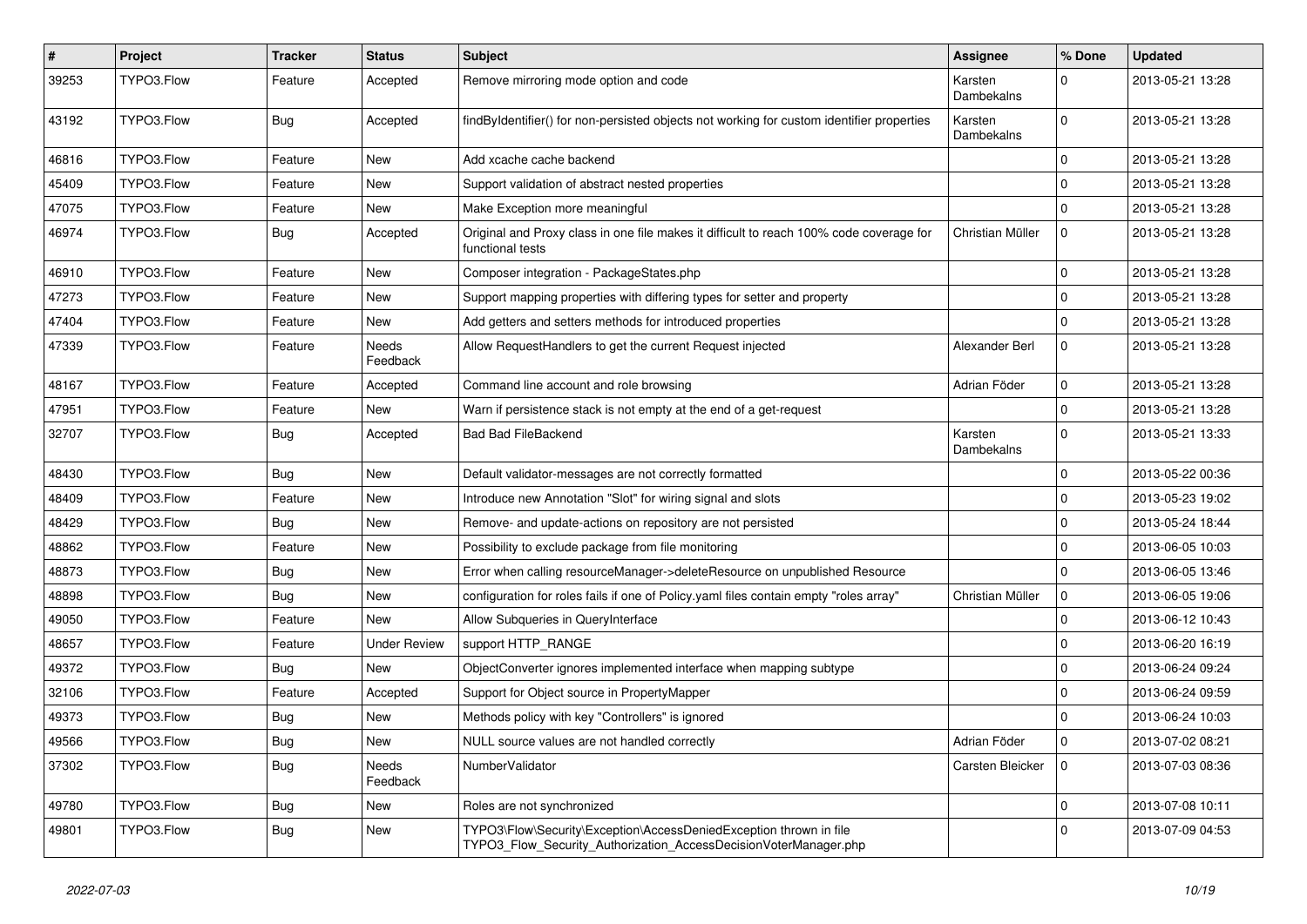| $\sharp$ | Project    | <b>Tracker</b> | <b>Status</b>       | Subject                                                                                               | Assignee              | % Done      | <b>Updated</b>   |
|----------|------------|----------------|---------------------|-------------------------------------------------------------------------------------------------------|-----------------------|-------------|------------------|
| 49806    | TYPO3.Flow | Task           | Accepted            | Date formatting should care about the time zone                                                       | Adrian Föder          | 0           | 2013-07-09 10:16 |
| 49039    | TYPO3.Flow | Feature        | New                 | RFC: Use PSR-3 logger interface in Flow                                                               |                       | $\mathbf 0$ | 2013-07-10 15:19 |
| 47429    | TYPO3.Flow | <b>Bug</b>     | New                 | Global policy files no longer allowed                                                                 |                       | $\mathbf 0$ | 2013-07-14 19:20 |
| 50262    | TYPO3.Flow | Feature        | New                 | Add Keywords to composer Json                                                                         |                       | $\mathbf 0$ | 2013-07-21 22:49 |
| 50342    | TYPO3.Flow | <b>Bug</b>     | New                 | PropertyMapper: Use of interface method before implementation check                                   |                       | $\mathbf 0$ | 2013-07-23 16:42 |
| 36800    | TYPO3.Flow | Task           | Accepted            | Streamline Resource object API                                                                        | <b>Robert Lemke</b>   | 50          | 2013-08-02 17:03 |
| 50869    | TYPO3.Flow | <b>Bug</b>     | New                 | key() invoked on object                                                                               |                       | $\mathbf 0$ | 2013-08-07 13:18 |
| 50080    | TYPO3.Flow | <b>Bug</b>     | Needs<br>Feedback   | Broken concept for CLI/Web separation                                                                 | Karsten<br>Dambekalns | $\mathbf 0$ | 2013-08-13 08:42 |
| 27798    | TYPO3.Flow | <b>Bug</b>     | Accepted            | CSRF protection not working for forms in a plugin                                                     |                       | 0           | 2013-08-14 15:35 |
| 39096    | TYPO3.Flow | <b>Bug</b>     | New                 | Unnecessary compile invoked in non production context?                                                |                       | $\mathbf 0$ | 2013-08-14 15:35 |
| 42601    | TYPO3.Flow | <b>Bug</b>     | <b>Under Review</b> | Content Security: QOM rewriting is omitted if used in certain cases in an Action<br>Controller        | Robert Lemke          | 100         | 2013-08-14 15:35 |
| 42101    | TYPO3.Flow | Bug            | New                 | Proxyclasses are not rebuild in Development context unless cache is empty                             |                       | $\mathbf 0$ | 2013-08-14 15:35 |
| 40854    | TYPO3.Flow | Task           | New                 | Update security documentation (authentication in 1.2)                                                 |                       | $\mathbf 0$ | 2013-08-14 15:35 |
| 43541    | TYPO3.Flow | Bug            | New                 | Incomplete classes path detection for PSR-0                                                           |                       | $\mathbf 0$ | 2013-08-14 15:35 |
| 43190    | TYPO3.Flow | <b>Bug</b>     | Accepted            | Misleading exception message for incompatible database structure                                      | Karsten<br>Dambekalns | $\mathbf 0$ | 2013-08-14 15:35 |
| 42465    | TYPO3.Flow | Task           | <b>New</b>          | Document i18n settings                                                                                |                       | $\mathbf 0$ | 2013-08-14 15:35 |
| 44185    | TYPO3.Flow | Bug            | New                 | XML body always need a root node                                                                      |                       | $\mathbf 0$ | 2013-08-14 15:35 |
| 44184    | TYPO3.Flow | Bug            | New                 | Request arguments are not merged correctly for single object actions                                  |                       | $\mathbf 0$ | 2013-08-14 15:35 |
| 44148    | TYPO3.Flow | <b>Bug</b>     | New                 | Documentation for executeCommand() needs clarification                                                |                       | $\mathbf 0$ | 2013-08-14 15:35 |
| 45041    | TYPO3.Flow | <b>Bug</b>     | New                 | Set file permissions doesnt work                                                                      |                       | $\mathbf 0$ | 2013-08-14 15:35 |
| 44361    | TYPO3.Flow | <b>Bug</b>     | New                 | TYPO3\Flow\I18n\Formatter\DatetimeFormatter - caching DATETIME type                                   |                       | $\mathbf 0$ | 2013-08-14 15:35 |
| 44203    | TYPO3.Flow | <b>Bug</b>     | Needs<br>Feedback   | Session implementation is still racy                                                                  | Robert Lemke          | $\mathbf 0$ | 2013-08-14 15:35 |
| 44186    | TYPO3.Flow | <b>Bug</b>     | New                 | Request does not accept custom Content-Type                                                           |                       | $\mathbf 0$ | 2013-08-14 15:35 |
| 46425    | TYPO3.Flow | Task           | <b>Under Review</b> | DI proxy classes use raw reflection instead of RelfectionService                                      | Christian Müller      | $\mathbf 0$ | 2013-08-14 15:35 |
| 47858    | TYPO3.Flow | Bug            | Needs<br>Feedback   | Remove .htaccess from Composer Installer Essentials                                                   | Christopher<br>Hlubek | 0           | 2013-08-14 15:35 |
| 39791    | TYPO3.Flow | <b>Bug</b>     | New                 | Reflection data of old aspect is not removed                                                          |                       | 0           | 2013-08-14 15:40 |
| 47859    | TYPO3.Flow | Task           | Accepted            | Logging: Do not log all decisions in \TYPO3\Flow\Security\Aspect\LoggingAspect                        | Robert Lemke          | $\mathbf 0$ | 2013-08-14 16:10 |
| 50382    | TYPO3.Flow | Task           | New                 | Impossible to use arguments in CLI that are added by overriding<br>initializeCommandMethodArguments() |                       | $\mathbf 0$ | 2013-08-19 14:32 |
| 35709    | TYPO3.Flow | Task           | New                 | Implement global Command aliases                                                                      |                       | 0           | 2013-08-19 14:33 |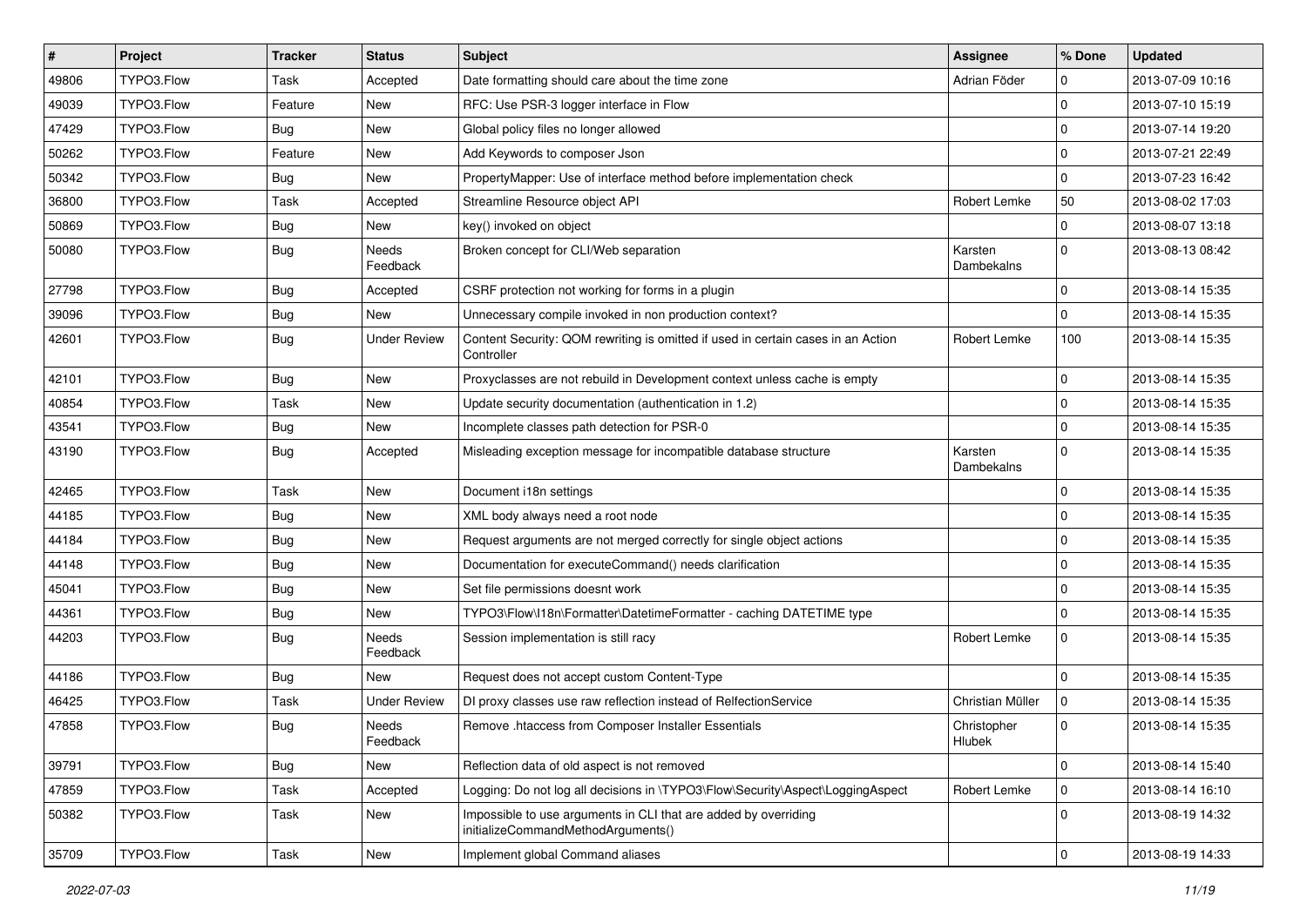| $\pmb{\#}$ | Project    | <b>Tracker</b> | <b>Status</b>       | <b>Subject</b>                                                                                    | <b>Assignee</b>       | % Done       | <b>Updated</b>   |
|------------|------------|----------------|---------------------|---------------------------------------------------------------------------------------------------|-----------------------|--------------|------------------|
| 33069      | TYPO3.Flow | Task           | <b>New</b>          | Make command output sparse, implement generic verbose switch                                      |                       | $\Omega$     | 2013-08-19 14:33 |
| 51286      | TYPO3.Flow | Task           | New                 | Custom error views should introduce a controller context somehow                                  |                       | $\mathbf 0$  | 2013-08-23 11:24 |
| 51312      | TYPO3.Flow | <b>Bug</b>     | New                 | Default php error handler generates warning (when loading<br>TYPO3\Flow\Error\Exception class)    |                       | $\Omega$     | 2013-08-24 16:07 |
| 47456      | TYPO3.Flow | Feature        | <b>New</b>          | ManyToOne and OneToOne Relations of Objects passed as Action Argument are<br>loaded automatically |                       | $\Omega$     | 2013-08-28 15:11 |
| 51530      | TYPO3.Flow | Task           | New                 | Improve speed of Files::readDirectoryRecursively using RecursiveDirectoryIterator?                |                       | $\mathbf 0$  | 2013-08-29 19:49 |
| 49423      | TYPO3.Flow | <b>Bug</b>     | New                 | Role name and packageKey are not accessible                                                       |                       | $\mathbf 0$  | 2013-09-05 10:26 |
| 51847      | TYPO3.Flow | <b>Bug</b>     | <b>New</b>          | Overiding controller actions with other required parameter sets results in fatal error.           |                       | $\Omega$     | 2013-09-09 10:54 |
| 51972      | TYPO3.Flow | <b>Bug</b>     | New                 | Joins for every deep property constraint make cartesian selection                                 | Adrian Föder          | $\mathbf 0$  | 2013-09-13 10:04 |
| 52005      | TYPO3.Flow | <b>Bug</b>     | <b>New</b>          | TYPO3\Flow\Error\Exception thrown in file ErrorHandler.php                                        |                       | $\mathbf 0$  | 2013-09-14 14:22 |
| 51704      | TYPO3.Flow | <b>Bug</b>     | New                 | TYPO3\Flow\Error\Exception thrown in file ErrorHandler.php                                        |                       | $\mathbf 0$  | 2013-09-17 08:42 |
| 46823      | TYPO3.Flow | Task           | Accepted            | Detect APC and APCu correctly                                                                     |                       | $\mathbf 0$  | 2013-09-18 09:28 |
| 27561      | TYPO3.Flow | Task           | Accepted            | Complete documentation                                                                            |                       | 84           | 2013-09-23 12:56 |
| 52185      | TYPO3.Flow | Bug            | <b>New</b>          | PositionalArraySorter should detect recursive dependencies                                        |                       | $\Omega$     | 2013-09-23 13:02 |
| 35030      | TYPO3.Flow | Feature        | <b>Under Review</b> | Dynamic locale detection                                                                          | Karsten<br>Dambekalns | $\mathbf{0}$ | 2013-09-26 18:08 |
| 52430      | TYPO3.Flow | <b>Bug</b>     | <b>New</b>          | Cannot convert from UUID to auto-increment ID                                                     |                       | $\Omega$     | 2013-10-01 15:48 |
| 29972      | TYPO3.Flow | Feature        | <b>Under Review</b> | <b>Configurable Redirects</b>                                                                     | Tim Kandel            | $\mathbf 0$  | 2013-10-02 15:43 |
| 50115      | TYPO3.Flow | Feature        | <b>Under Review</b> | During the policy loading, we need to take care if class exist                                    | Dominique Feyer       | l o          | 2013-10-04 10:23 |
| 52280      | TYPO3.Flow | Task           | <b>Under Review</b> | Throw Exception if there is an array in PSR-0 autoload                                            |                       | $\Omega$     | 2013-10-05 11:30 |
| 52590      | TYPO3.Flow | Feature        | <b>New</b>          | Provide a way to get the Doctrine QueryBuilder                                                    |                       | $\Omega$     | 2013-10-11 10:39 |
| 50395      | TYPO3.Flow | <b>Bug</b>     | Accepted            | Route cache caches routes for non dispatchable requests                                           | Bastian Waidelich   0 |              | 2013-10-14 12:00 |
| 52014      | TYPO3.Flow | <b>Bug</b>     | <b>New</b>          | Migration makes fields NOT NULL even though not true                                              |                       | $\Omega$     | 2013-10-15 18:27 |
| 52909      | TYPO3.Flow | <b>Bug</b>     | New                 | Class Loader fallback to non-proxy hides fatal errors                                             |                       | $\Omega$     | 2013-10-17 11:24 |
| 52945      | TYPO3.Flow | <b>Bug</b>     | New                 | Excluded classes should only be excluded from reflection but still autoloaded                     |                       | $\mathbf 0$  | 2013-10-19 12:52 |
| 51459      | TYPO3.Flow | Feature        | <b>New</b>          | Allow catching of particular exceptions on property mapping                                       |                       | $\cdot$ 0    | 2013-10-22 13:44 |
| 53189      | TYPO3.Flow | <b>Bug</b>     | New                 | Blog tutorial no longer works                                                                     | <b>Philipp Maier</b>  | 0            | 2013-10-29 09:50 |
| 53224      | TYPO3.Flow | <b>Bug</b>     | New                 | Constructor in subclass breaks call chain leading to missing identifier / uuid                    |                       | l 0          | 2013-10-30 12:06 |
| 2817       | TYPO3.Flow | Feature        | Needs<br>Feedback   | Provide safeguard for preventing multiple submits of a form                                       |                       | $\mathbf 0$  | 2013-10-31 13:38 |
| 53262      | TYPO3.Flow | <b>Bug</b>     | New                 | FileBakend have some race condition                                                               | Dominique Feyer   0   |              | 2013-11-01 10:48 |
| 53350      | TYPO3.Flow | <b>Bug</b>     | Accepted            | Trying to create a Link in an Template in CLI Context should provide a helpful<br>exception       | Bastian Waidelich   0 |              | 2013-11-05 15:00 |
| 33587      | TYPO3.Flow | Feature        | New                 | Automatically remove unused Resources                                                             |                       | $\mathbf 0$  | 2013-11-11 18:21 |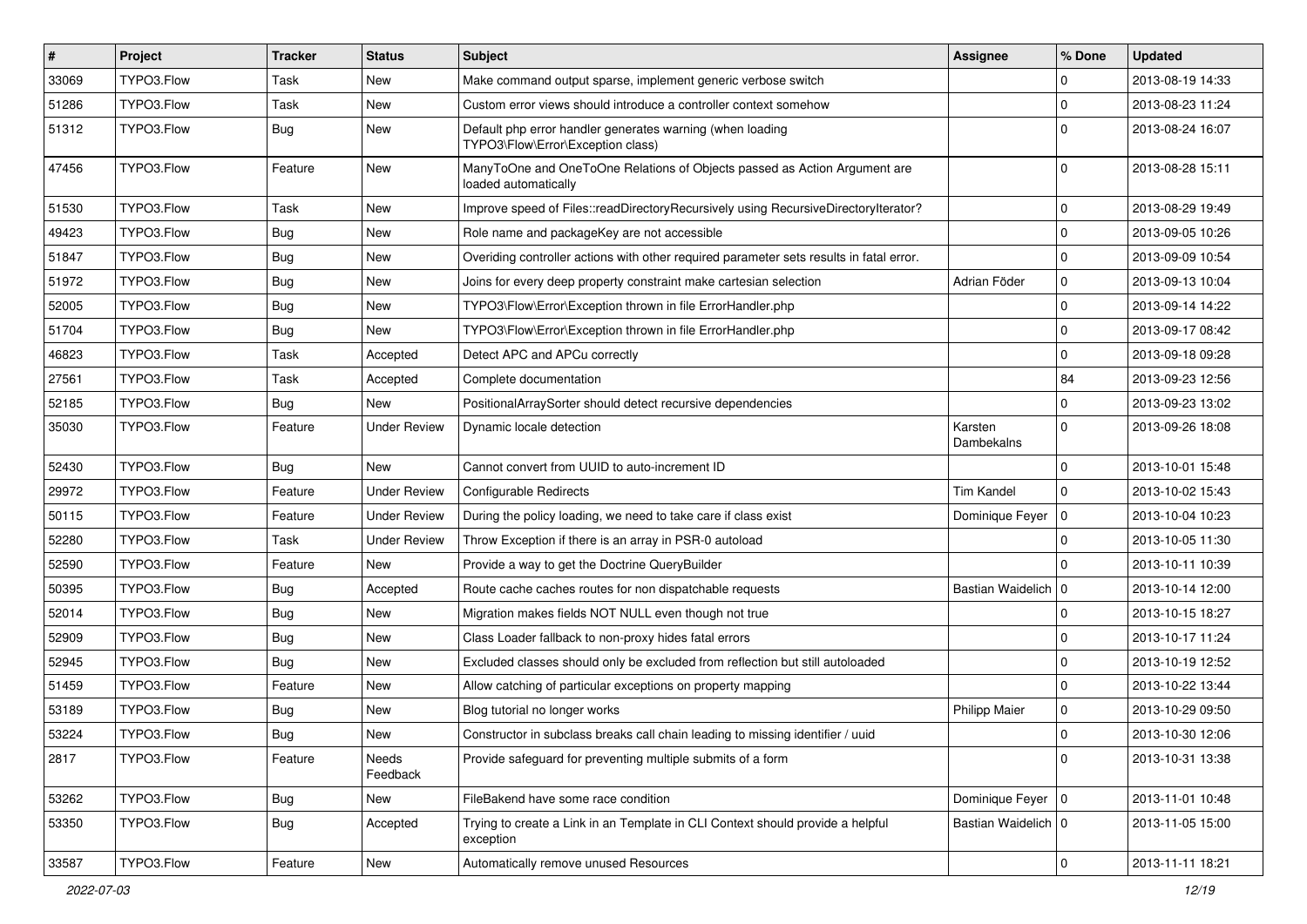| #     | Project    | <b>Tracker</b> | <b>Status</b>       | <b>Subject</b>                                                                                                       | Assignee               | % Done      | <b>Updated</b>   |
|-------|------------|----------------|---------------------|----------------------------------------------------------------------------------------------------------------------|------------------------|-------------|------------------|
| 53533 | TYPO3.Flow | Bug            | New                 | Class reflection assumes reverse PSR-0, can lead to fail in autoloader                                               |                        | 0           | 2013-11-11 21:05 |
| 3728  | TYPO3.Flow | Feature        | New                 | Support arrays of objects as controller arguments                                                                    |                        | $\mathbf 0$ | 2013-11-16 17:34 |
| 36715 | TYPO3.Flow | Feature        | Accepted            | Make simultaneous use of multiple persistence backends possible                                                      | Karsten<br>Dambekalns  | $\mathbf 0$ | 2013-11-20 21:17 |
| 44314 | TYPO3.Flow | Task           | Accepted            | slightly file permissions for /Configuration/* and /Data/Persistent/EncryptionKey                                    | Karsten<br>Dambekalns  | $\Omega$    | 2013-11-25 14:21 |
| 43621 | TYPO3.Flow | <b>Bug</b>     | <b>Under Review</b> | Composer installer overwrites Settings.yaml.example                                                                  | Karsten<br>Dambekalns  | $\Omega$    | 2013-11-26 19:12 |
| 37292 | TYPO3.Flow | <b>Bug</b>     | <b>Under Review</b> | PropertyMappingConfiguration::mapUnknownProperties is not passed down to<br>Subconfiguration                         | Sebastian<br>Kurfuerst | $\Omega$    | 2013-11-26 20:21 |
| 54146 | TYPO3.Flow | Bug            | New                 | Different sorting of arguments in ACL Patterns doesnt work                                                           | Christian Müller       | $\mathbf 0$ | 2013-12-02 19:23 |
| 35388 | TYPO3.Flow | Feature        | New                 | Use the current package as default for translations within controllers                                               |                        | $\Omega$    | 2013-12-03 23:12 |
| 51188 | TYPO3.Flow | Bug            | New                 | Doctrine does not respect AOP-injected properties                                                                    |                        | $\Omega$    | 2013-12-07 11:13 |
| 27045 | TYPO3.Flow | <b>Bug</b>     | New                 | Introduced properties are not available in the reflection service during a compile run                               |                        | 0           | 2013-12-07 11:14 |
| 9968  | TYPO3.Flow | Feature        | <b>New</b>          | Promote security publishing configuration automatically when persisting models                                       | Andreas Förthner       | $\Omega$    | 2013-12-09 22:03 |
| 51120 | TYPO3.Flow | Bug            | New                 | \TYPO3\Flow\Core\Booting::buildSubprocessCommand - wrong command if passed<br>more than one parameters               |                        | $\Omega$    | 2013-12-11 16:33 |
| 54549 | TYPO3.Flow | <b>Bug</b>     | New                 | PackageManager::createPackage is incompatible to PackageManagerInterface                                             |                        | $\mathbf 0$ | 2013-12-21 14:42 |
| 54589 | TYPO3.Flow | Bug            | New                 | Role parent is not removed from roles MM table                                                                       |                        | 0           | 2013-12-24 15:32 |
| 44123 | TYPO3.Flow | Feature        | New                 | Make the "Flow requires the PHP setting "date.timezone"" error more beautiful                                        |                        | $\mathbf 0$ | 2013-12-25 01:55 |
| 49025 | TYPO3.Flow | Task           | <b>Under Review</b> | Dynamic locale detection / determination                                                                             | Adrian Föder           | 0           | 2013-12-28 10:48 |
| 54458 | TYPO3.Flow | <b>Bug</b>     | New                 | Missing Version Number in packages                                                                                   |                        | $\mathbf 0$ | 2013-12-28 18:13 |
| 53851 | TYPO3.Flow | <b>Bug</b>     | New                 | TYPO3\Flow\Core\Booting\Exception\SubProcessException thrown in file Scripts.php                                     |                        | $\mathbf 0$ | 2014-01-01 00:00 |
| 53620 | TYPO3.Flow | <b>Bug</b>     | New                 | Move Classes/TYPO3/Flow/Composer to own Package                                                                      |                        | 0           | 2014-01-01 16:02 |
| 54451 | TYPO3.Flow | <b>Bug</b>     | New                 | No functionality at Apache environments with suexec                                                                  |                        | $\mathbf 0$ | 2014-01-01 18:22 |
| 54446 | TYPO3.Flow | <b>Bug</b>     | New                 | Cache filebackend 'include_once'                                                                                     |                        | $\mathbf 0$ | 2014-01-29 15:22 |
| 51489 | TYPO3.Flow | <b>Bug</b>     | New                 | Doctrine\Common\Annotations\AnnotationException thrown in file<br>AnnotationException.php                            |                        | 0           | 2014-02-06 10:20 |
| 54381 | TYPO3.Flow | <b>Bug</b>     | New                 | TYPO3\Flow\Core\Booting\Exception\SubProcessException thrown in file Scripts.php                                     |                        | 0           | 2014-02-06 11:14 |
| 55719 | TYPO3.Flow | Feature        | New                 | Support additional Resource Folders                                                                                  |                        | $\Omega$    | 2014-02-06 11:38 |
| 55831 | TYPO3.Flow | Feature        | New                 | Different scenarios for session settings                                                                             |                        | 0           | 2014-02-10 11:21 |
| 54744 | TYPO3.Flow | <b>Bug</b>     | New                 | System.log contains many NOTICE Flow The argument "workspace" declared in<br>pointcut does not exist in method TYPO3 |                        | $\mathbf 0$ | 2014-02-12 09:07 |
| 55937 | TYPO3.Flow | Bug            | New                 | FlashMessage queue is lost                                                                                           |                        | $\mathbf 0$ | 2014-02-12 17:03 |
| 55958 | TYPO3.Flow | Task           | New                 | RFC: Use PHP 5.4 closure features for direct ObjectAccess                                                            |                        | 0           | 2014-02-13 14:30 |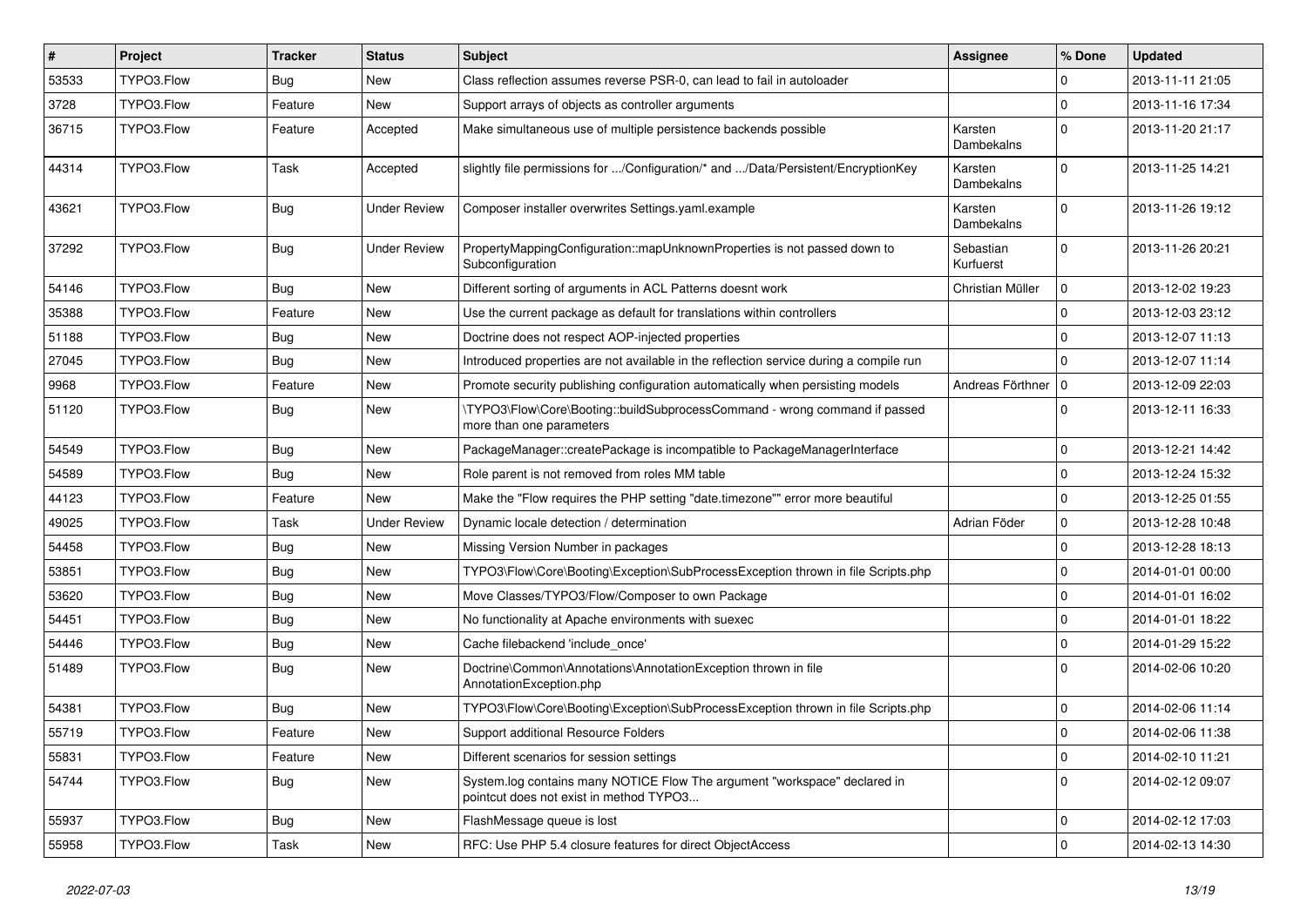| $\pmb{\#}$ | <b>Project</b> | <b>Tracker</b> | <b>Status</b>       | <b>Subject</b>                                                                                     | Assignee              | % Done       | <b>Updated</b>   |
|------------|----------------|----------------|---------------------|----------------------------------------------------------------------------------------------------|-----------------------|--------------|------------------|
| 47236      | TYPO3.Flow     | <b>Bug</b>     | Needs<br>Feedback   | Error at offset 6279 of 6338                                                                       |                       | $\Omega$     | 2014-02-14 09:35 |
| 45917      | TYPO3.Flow     | Bug            | New                 | RoutePartHandler transliteration must be improved                                                  |                       | 0            | 2014-02-17 09:13 |
| 34134      | TYPO3.Flow     | <b>Bug</b>     | Needs<br>Feedback   | PropertyMapper throws unnecessary exception                                                        | Christian Müller      | $\mathbf 0$  | 2014-02-19 10:14 |
| 56107      | TYPO3.Flow     | <b>Bug</b>     | New                 | Property mapping configuration only supports one wildcard at a time                                |                       | $\mathbf 0$  | 2014-02-19 10:33 |
| 50901      | TYPO3.Flow     | Feature        | New                 | @IgnoreValidation also for class fields                                                            |                       | $\mathbf{0}$ | 2014-02-21 10:01 |
| 33258      | TYPO3.Flow     | Major Feature  | Accepted            | Implement support for Assetic                                                                      |                       | $\mathbf 0$  | 2014-02-24 08:05 |
| 31500      | TYPO3.Flow     | <b>Bug</b>     | <b>Under Review</b> | Argument validation for CLI requests is not done                                                   | Karsten<br>Dambekalns | $\Omega$     | 2014-02-24 14:00 |
| 55957      | TYPO3.Flow     | Task           | New                 | RFC: Optimize AOP proxies                                                                          |                       | $\mathbf 0$  | 2014-02-28 14:44 |
| 56036      | TYPO3.Flow     | Feature        | New                 | Optimize autoloading                                                                               |                       | $\Omega$     | 2014-03-03 11:15 |
| 3305       | TYPO3.Flow     | Feature        | Accepted            | Unmodified objects retrieved from a repository should not be validated in the controller           | Robert Lemke          | $\mathbf 0$  | 2014-03-04 14:51 |
| 56486      | TYPO3.Flow     | Feature        | New                 | Optimize the ObjectManager for performance                                                         |                       | $\Omega$     | 2014-03-04 17:33 |
| 45405      | TYPO3.Flow     | <b>Bug</b>     | Accepted            | Uncaught Exception in DynamicRoutePart                                                             | Bastian Waidelich   0 |              | 2014-03-05 11:19 |
| 56639      | TYPO3.Flow     | Feature        | New                 | Implement "getPrivateStorageUriByResource()" for recieving (image-) file URIs                      | Robert Lemke          | $\mathbf 0$  | 2014-03-07 10:06 |
| 56916      | TYPO3.Flow     | Feature        | New                 | Support PATCH request method as of RFC5789                                                         |                       | $\Omega$     | 2014-03-14 16:50 |
| 40802      | TYPO3.Flow     | <b>Bug</b>     | Accepted            | Documentation mistake (authentication)                                                             | Karsten<br>Dambekalns | $\Omega$     | 2014-03-20 14:13 |
| 56544      | TYPO3.Flow     | <b>Bug</b>     | New                 | FLOW Exception on tar package inclusion via composer                                               |                       | $\mathbf 0$  | 2014-03-20 14:38 |
| 56744      | TYPO3.Flow     | Feature        | New                 | stay logged in                                                                                     |                       | $\Omega$     | 2014-03-27 12:17 |
| 51811      | TYPO3.Flow     | <b>Bug</b>     | New                 | Improve session handle when the authenticated account is removed from persitance                   | Dominique Feyer       | 0            | 2014-03-27 12:21 |
| 57437      | TYPO3.Flow     | <b>Bug</b>     | <b>New</b>          | Composer package replacement is not supported                                                      |                       | $\mathbf 0$  | 2014-03-30 23:12 |
| 55199      | TYPO3.Flow     | Feature        | New                 | Avoid Buffering of Shell output                                                                    |                       | 0            | 2014-03-31 12:34 |
| 57541      | TYPO3.Flow     | <b>Bug</b>     | <b>Under Review</b> | Content Security: operands work intrinsically differently in Rewrite and Manual check              |                       | $\mathbf{0}$ | 2014-04-03 09:06 |
| 57374      | TYPO3.Flow     | <b>Bug</b>     | New                 | Persisted entities saved in session are not resolved                                               |                       | $\Omega$     | 2014-04-03 09:43 |
| 56556      | TYPO3.Flow     | Feature        | New                 | support has Property and is Property                                                               |                       | $\mathbf 0$  | 2014-04-08 00:34 |
| 57763      | TYPO3.Flow     | Feature        | New                 | Allow controller / package / action as params in<br>\TYPO3\Fluid\ViewHelpers\Form\ButtonViewHelper |                       | $\Omega$     | 2014-04-09 12:43 |
| 56602      | TYPO3.Flow     | Major Feature  | New                 | Handling Of Multi Identity Entities                                                                |                       | $\mathbf{0}$ | 2014-04-09 13:10 |
| 56573      | TYPO3.Flow     | <b>Bug</b>     | New                 | Converting by Flow\Identity                                                                        |                       | $\mathbf 0$  | 2014-04-09 13:10 |
| 57796      | TYPO3.Flow     | <b>Bug</b>     | New                 | XLIFF Fails if id === nodedata                                                                     |                       | $\mathbf 0$  | 2014-04-09 21:43 |
| 57815      | TYPO3.Flow     | Bug            | New                 | Invalid resources are saved in the persistent resources folder                                     |                       | $\mathbf 0$  | 2014-04-10 22:02 |
| 33937      | TYPO3.Flow     | Feature        | Accepted            | Convenience method to resolve public "resource://" paths                                           | Karsten<br>Dambekalns | $\mathbf 0$  | 2014-04-15 11:40 |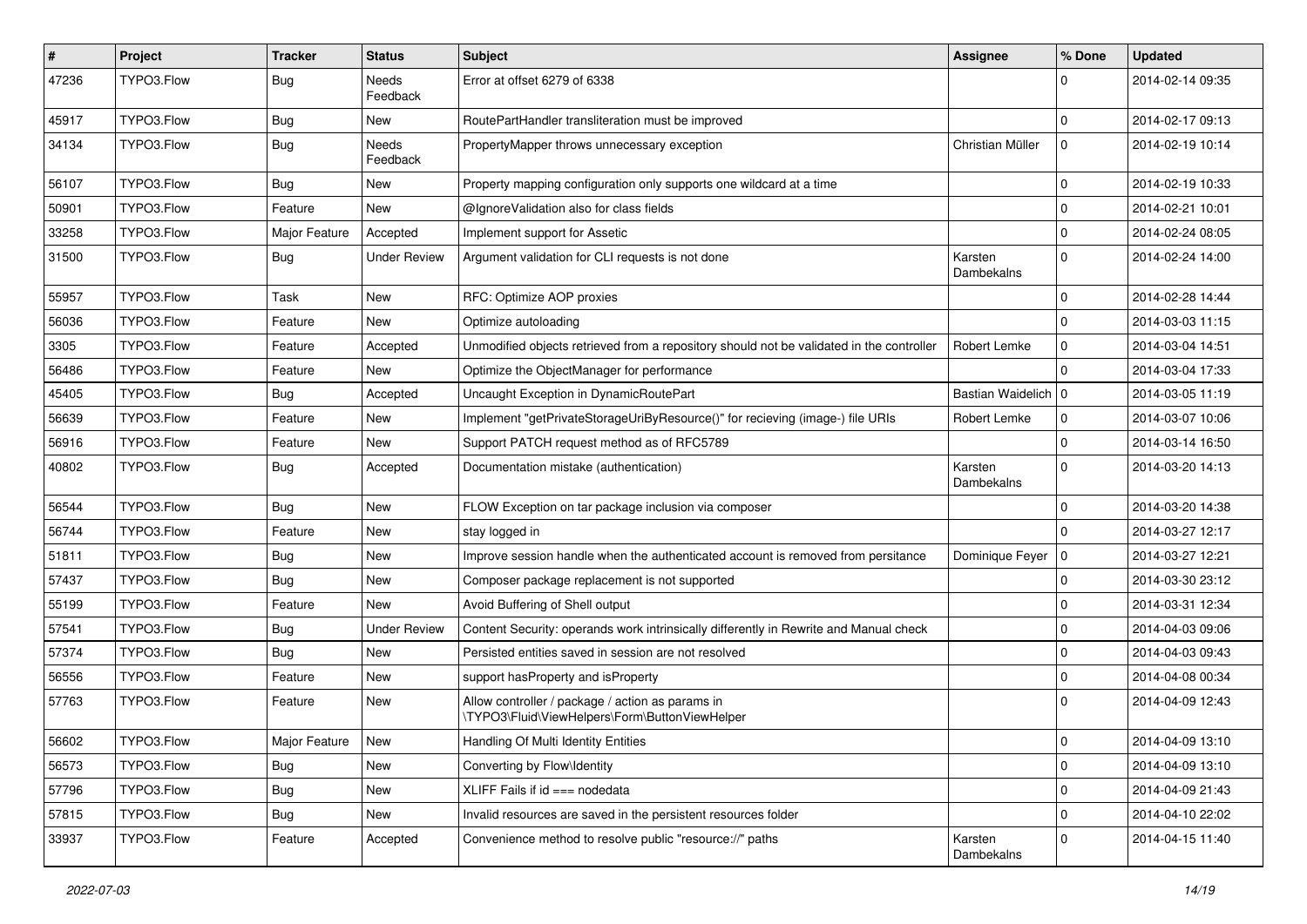| $\pmb{\#}$ | Project    | <b>Tracker</b> | <b>Status</b>       | <b>Subject</b>                                                                                        | <b>Assignee</b>       | % Done      | <b>Updated</b>   |
|------------|------------|----------------|---------------------|-------------------------------------------------------------------------------------------------------|-----------------------|-------------|------------------|
| 55870      | TYPO3.Flow | Feature        | New                 | Enhance f:form.textfield or add a f:form.datefield VH with enhanced validation and<br>propertymapping | Christian Müller      | 0           | 2014-04-15 12:32 |
| 57972      | TYPO3.Flow | <b>Bug</b>     | New                 | Missing @ManyToOne in example for resource                                                            |                       | $\mathbf 0$ | 2014-04-16 06:32 |
| 33055      | TYPO3.Flow | <b>Bug</b>     | New                 | AccessDeniedException instead of WebRedirect                                                          |                       | $\mathbf 0$ | 2014-04-17 15:54 |
| 58153      | TYPO3.Flow | <b>Bug</b>     | New                 | Session - Scope, Property with interface annotation fails at wakeup                                   |                       | $\mathbf 0$ | 2014-04-24 12:46 |
| 58184      | TYPO3.Flow | Major Feature  | New                 | HTTP request argument building for different use cases                                                |                       | $\mathbf 0$ | 2014-04-25 11:30 |
| 57450      | TYPO3.Flow | <b>Bug</b>     | New                 | International E-Mail addresses (umlauts, etc.) are not validated correctly                            |                       | $\mathbf 0$ | 2014-04-30 14:58 |
| 58408      | TYPO3.Flow | Task           | New                 | Disable manualy persisting                                                                            |                       | $\mathbf 0$ | 2014-05-02 10:58 |
| 58579      | TYPO3.Flow | Feature        | New                 | Adding own environment constants to Flow                                                              |                       | 50          | 2014-05-06 22:14 |
| 58773      | TYPO3.Flow | <b>Bug</b>     | Accepted            | Improve NoMatchingRouteException                                                                      | Bastian Waidelich   0 |             | 2014-05-13 15:59 |
| 58744      | TYPO3.Flow | Bug            | New                 | Can not split configuration in settings.yaml                                                          |                       | $\mathbf 0$ | 2014-05-14 12:06 |
| 44891      | TYPO3.Flow | Feature        | New                 | Routes should be able to enforce http/https protocol                                                  |                       | $\mathbf 0$ | 2014-05-14 19:55 |
| 58852      | TYPO3.Flow | <b>Bug</b>     | New                 | TYPO3\Flow\Security\Exception\AccessDeniedException should clarify which action<br>fails to execute   |                       | $\Omega$    | 2014-05-16 09:36 |
| 58894      | TYPO3.Flow | <b>Bug</b>     | New                 | MySQL max key length exceeded during Neos setup                                                       |                       | $\mathbf 0$ | 2014-05-17 22:37 |
| 58927      | TYPO3.Flow | <b>Bug</b>     | New                 | Overlapping ressouce definitions in Policy.yaml resolved incorrectly                                  |                       | $\mathbf 0$ | 2014-05-19 15:19 |
| 53177      | TYPO3.Flow | Feature        | New                 | entity resource policy value support for `this`                                                       |                       | $\mathbf 0$ | 2014-05-20 09:22 |
| 58975      | TYPO3.Flow | <b>Bug</b>     | New                 | Fix command for Linux in Qucikstart documentation                                                     |                       | 100         | 2014-05-21 19:47 |
| 59049      | TYPO3.Flow | <b>Bug</b>     | New                 | TYPO3\Flow\Error\Exception thrown in file ErrorHandler.php                                            |                       | $\mathbf 0$ | 2014-05-22 23:34 |
| 58193      | TYPO3.Flow | <b>Bug</b>     | <b>Under Review</b> | Forward-port changelogs to master branch                                                              | Karsten<br>Dambekalns | $\Omega$    | 2014-05-23 18:11 |
| 59084      | TYPO3.Flow | <b>Bug</b>     | New                 | if 403 Exception show reason                                                                          |                       | $\Omega$    | 2014-05-24 18:20 |
| 58494      | TYPO3.Flow | <b>Bug</b>     | Needs<br>Feedback   | Inifinite redirects if index.php presents in URI                                                      | Bastian Waidelich   0 |             | 2014-05-25 11:29 |
| 38980      | TYPO3.Flow | <b>Bug</b>     | New                 | ActionController: behavior of required arguments is not consistent                                    |                       | $\mathbf 0$ | 2014-05-27 14:14 |
| 59140      | TYPO3.Flow | <b>Bug</b>     | New                 | TYPO3\Flow\Error\Exception thrown in file ErrorHandler.php                                            |                       | $\mathbf 0$ | 2014-05-27 15:51 |
| 59244      | TYPO3.Flow | Feature        | New                 | Message or Container needs context                                                                    |                       | $\mathbf 0$ | 2014-05-31 11:47 |
| 59322      | TYPO3.Flow | <b>Bug</b>     | New                 | Mssing field exception should show missing migrations as well                                         |                       | $\mathbf 0$ | 2014-06-04 06:47 |
| 59357      | TYPO3.Flow | <b>Bug</b>     | New                 | Using the PackageManager directly instead of the Interface results in unexpected<br>behavior          |                       | $\Omega$    | 2014-06-05 14:34 |
| 59023      | TYPO3.Flow | <b>Bug</b>     | New                 | BooleanConverter should not convert empty values to boolean                                           |                       | $\mathbf 0$ | 2014-06-10 14:04 |
| 48532      | TYPO3.Flow | <b>Bug</b>     | <b>Under Review</b> | JsonView Configuration behaves differently for arrays and objects                                     | Alexander Berl        | $\mathbf 0$ | 2014-06-11 15:53 |
| 8923       | TYPO3.Flow | Task           | <b>Under Review</b> | Provide a Nginx Server Configuration for FLOW3                                                        | Christian Müller      | $\mathbf 0$ | 2014-06-19 16:34 |
| 59747      | TYPO3.Flow | <b>Bug</b>     | New                 | TYPO3\Flow\Error\Exception thrown in file ErrorHandler.php                                            |                       | $\mathbf 0$ | 2014-06-20 21:28 |
| 58996      | TYPO3.Flow | Bug            | New                 | ResourceManager adding to persistence                                                                 |                       | $\mathbf 0$ | 2014-06-25 14:38 |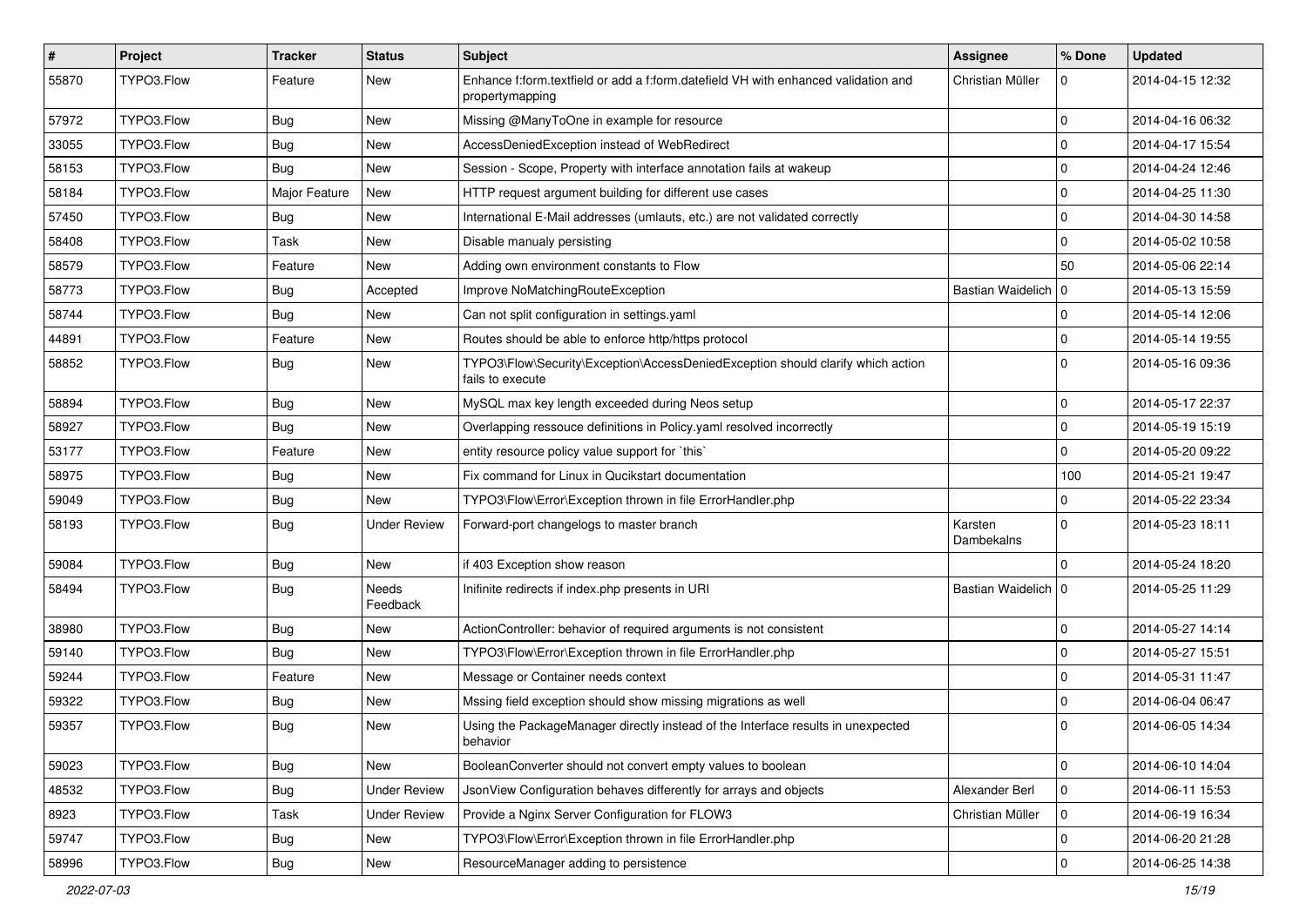| $\vert$ # | Project    | <b>Tracker</b> | <b>Status</b>            | <b>Subject</b>                                                                                            | <b>Assignee</b>        | % Done       | <b>Updated</b>   |
|-----------|------------|----------------|--------------------------|-----------------------------------------------------------------------------------------------------------|------------------------|--------------|------------------|
| 59878     | TYPO3.Flow | Bug            | New                      | TYPO3\Flow\Core\Booting\Exception\SubProcessException thrown in file Scripts.php                          |                        | 0            | 2014-06-25 15:29 |
| 60095     | TYPO3.Flow | Feature        | <b>Under Review</b>      | LockManager's LockHoldingStackPage should be configurable                                                 |                        | 0            | 2014-07-07 11:15 |
| 61043     | TYPO3.Flow | Task           | New                      | Rename ClassSchema to ModelSchema                                                                         |                        | $\mathbf 0$  | 2014-08-18 23:20 |
| 55793     | TYPO3.Flow | Feature        | <b>Under Review</b>      | Add Support for groupBy                                                                                   | Kerstin<br>Huppenbauer | $\mathbf 0$  | 2014-09-02 09:38 |
| 46063     | TYPO3.Flow | Feature        | New                      | Implement username password provider with "remember me" persistent cookie                                 | Christopher<br>Hlubek  | 0            | 2014-09-23 00:26 |
| 30933     | TYPO3.Flow | Feature        | <b>Needs</b><br>Feedback | Check for unique constraints on add()                                                                     | Karsten<br>Dambekalns  | $\mathbf 0$  | 2014-10-01 12:36 |
| 49011     | TYPO3.Flow | Bug            | <b>Under Review</b>      | Support executing TYPO3.Flow inside a PHAR                                                                |                        | $\mathbf{0}$ | 2014-10-03 15:21 |
| 40418     | TYPO3.Flow | Feature        | Needs<br>Feedback        | Add an option to flow3:cache:flush thats keeps user sessions active                                       |                        | $\Omega$     | 2014-10-03 20:17 |
| 62009     | TYPO3.Flow | <b>Bug</b>     | New                      | Rewrite URI Filename could be empty                                                                       |                        | 0            | 2014-10-07 11:03 |
| 62292     | TYPO3.Flow | Major Feature  | New                      | Support for entity translation                                                                            |                        | 0            | 2014-10-17 03:18 |
| 37405     | TYPO3.Flow | Feature        | <b>Under Review</b>      | When changing a property wich is used in routing the Link-VH should direkt to the new<br>properties value |                        | $\Omega$     | 2014-11-02 18:25 |
| 62740     | TYPO3.Flow | <b>Bug</b>     | New                      | Add check on literal in TypeHandlingUtility::isCollectionType                                             |                        | 0            | 2014-11-06 20:06 |
| 38004     | TYPO3.Flow | <b>Bug</b>     | Accepted                 | Missing CheatSheet folder for Getting Started manual                                                      | Karsten<br>Dambekalns  | $\Omega$     | 2014-11-07 10:58 |
| 59442     | TYPO3.Flow | <b>Bug</b>     | <b>Under Review</b>      | Composite primary keys including foreign entity don't work                                                |                        | 0            | 2014-11-27 09:34 |
| 59366     | TYPO3.Flow | <b>Bug</b>     | <b>Under Review</b>      | fix* lifecycle callbacks should not be registered for unproxied entities                                  |                        | $\mathbf 0$  | 2014-11-27 09:41 |
| 54037     | TYPO3.Flow | Feature        | <b>Under Review</b>      | JsonView accepts encoding options                                                                         |                        | $\mathbf 0$  | 2014-12-14 11:46 |
| 47073     | TYPO3.Flow | Bug            | New                      | Cookie causes Error after Update                                                                          |                        | $\mathbf 0$  | 2014-12-16 11:59 |
| 43082     | TYPO3.Flow | Feature        | Needs<br>Feedback        | Add CLI support for scaffolding models, views, controller                                                 |                        | 0            | 2015-01-05 11:39 |
| 3153      | TYPO3.Flow | Feature        | New                      | Support of action based filter rules defined by annotation.                                               |                        | $\mathbf 0$  | 2015-01-25 18:23 |
| 64842     | TYPO3.Flow | Feature        | New                      | Validation of Property should also happen before Property Mapping.                                        |                        | 0            | 2015-02-04 10:35 |
| 55954     | TYPO3.Flow | <b>Bug</b>     | New                      | Associations to ValueObjects should not be cascade all'd                                                  |                        | 0            | 2015-02-05 11:00 |
| 54046     | TYPO3.Flow | <b>Bug</b>     | <b>New</b>               | Removal of ValueObjects from a ManyToMany relationship is not possible                                    |                        | 0            | 2015-02-05 11:01 |
| 47191     | TYPO3.Flow | Feature        | <b>Under Review</b>      | Make (property) Validators aware of parent class and the property they belong to                          |                        | 0            | 2015-02-13 18:25 |
| 48596     | TYPO3.Flow | <b>Bug</b>     | <b>Under Review</b>      | IgnoredTags configuration should be easier to configure from packages                                     | Alexander Berl         | 0            | 2015-02-14 13:00 |
| 55953     | TYPO3.Flow | Task           | New                      | Repair and streamline ValueObject support                                                                 |                        | 50           | 2015-02-16 00:30 |
| 56601     | TYPO3.Flow | <b>Bug</b>     | <b>Under Review</b>      | PersistenceManager wrong handling of ORM\ld                                                               |                        | $\mathbf 0$  | 2015-02-16 17:56 |
| 51763     | TYPO3.Flow | <b>Bug</b>     | New                      | HttpRequest always returns content of the current request                                                 |                        | $\mathbf 0$  | 2015-02-20 12:53 |
| 56856     | TYPO3.Flow | <b>Bug</b>     | <b>Under Review</b>      | Fix StandardView Template                                                                                 |                        | $\pmb{0}$    | 2015-02-25 11:25 |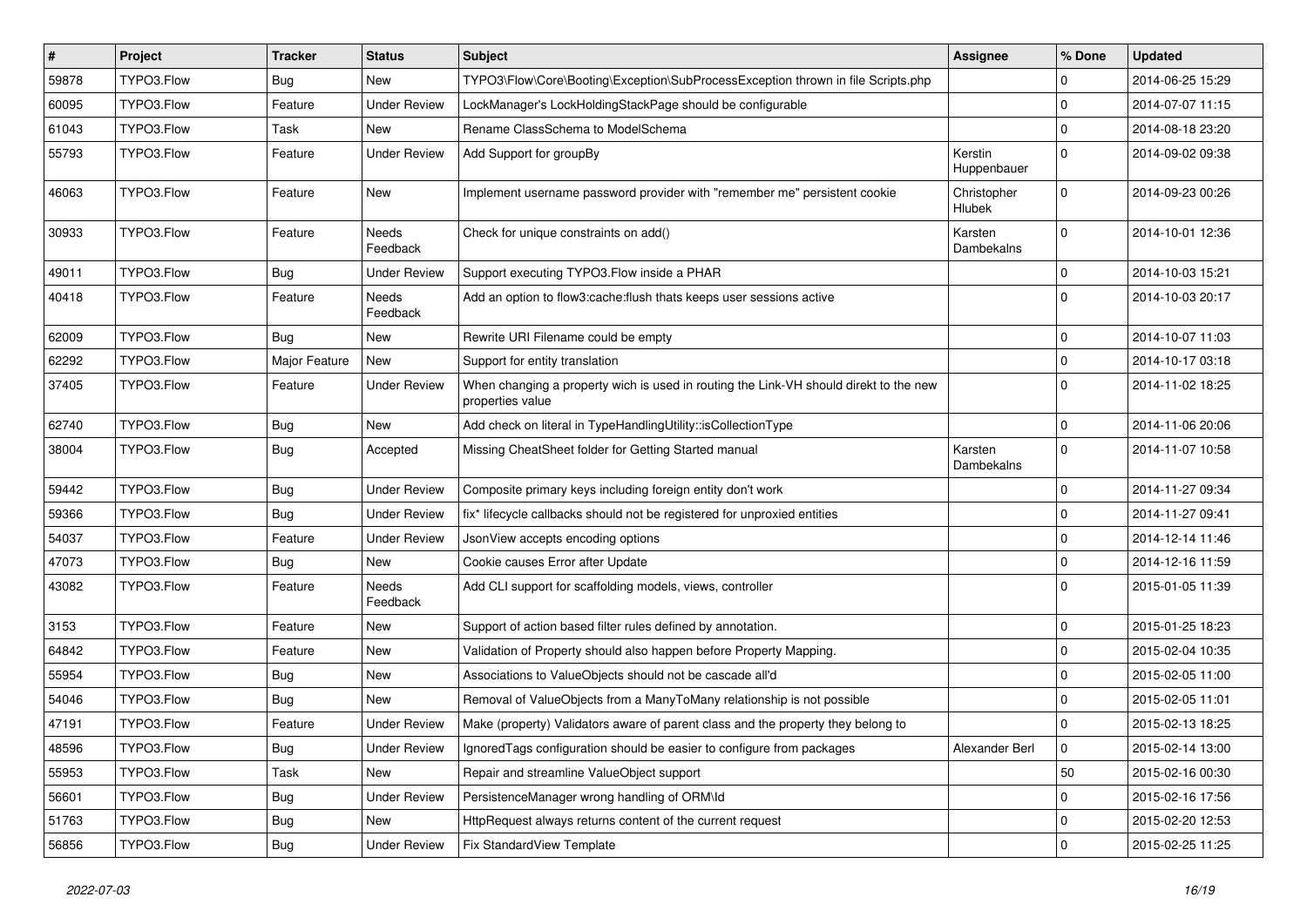| $\vert$ # | Project     | <b>Tracker</b> | <b>Status</b>       | Subject                                                                                                     | <b>Assignee</b>        | % Done       | <b>Updated</b>   |
|-----------|-------------|----------------|---------------------|-------------------------------------------------------------------------------------------------------------|------------------------|--------------|------------------|
| 42520     | TYPO3.Flow  | <b>Bug</b>     | New                 | Cache must be flushed globally for package state changes                                                    |                        | 0            | 2015-02-25 17:45 |
| 65684     | TYPO3.Flow  | Bug            | <b>New</b>          | Could not acquire lock for ClassLoader cache creation                                                       | Sebastian Heuer        | $\mathbf 0$  | 2015-03-12 15:07 |
| 59672     | TYPO3.Flow  | Feature        | <b>Under Review</b> | Add support for Doctrine 2.5 embeddables                                                                    | Alexander Berl         | $\mathbf 0$  | 2015-04-08 17:42 |
| 54181     | TYPO3.Flow  | <b>Bug</b>     | New                 | Use date_default_timezone_get() instead of ini_get('date.timezone')                                         |                        | $\mathbf 0$  | 2015-06-01 18:54 |
| 51676     | TYPO3.Flow  | Feature        | <b>Under Review</b> | Support of symlinks for Resources                                                                           |                        | 100          | 2015-06-13 12:51 |
| 51809     | TYPO3.Flow  | Bug            | <b>Under Review</b> | Commit "[BUGFIX] Published resources don't support symlinks" produces an fatal error<br>on Windows          | Adrian Föder           | 100          | 2015-06-13 12:51 |
| 55306     | TYPO3.Flow  | Bug            | <b>Under Review</b> | Filenames should not exceed 255 characters                                                                  | Christian Müller       | $\mathbf 0$  | 2015-10-04 21:35 |
| 58622     | TYPO3.Flow  | Feature        | New                 | Clearer Exception: Array to string conversion                                                               |                        | $\mathbf 0$  | 2016-06-13 18:15 |
| 9005      | TYPO3.Fluid | Feature        | Accepted            | Fluid Template Analyzer (FTA)                                                                               | Sebastian<br>Kurfuerst | 20           | 2011-05-06 11:03 |
| 9514      | TYPO3.Fluid | Feature        | New                 | Support explicit Array Arguments for ViewHelpers                                                            |                        | $\mathbf 0$  | 2011-05-06 11:03 |
| 10911     | TYPO3.Fluid | Task           | New                 | Tx Fluid ViewHelpers Form AbstractFormViewHelper->renderHiddenIdentityField<br>should be more reliable      |                        | $\Omega$     | 2011-09-30 12:29 |
| 9950      | TYPO3.Fluid | Task           | <b>New</b>          | Binding to nested arrays impossible for form-elements                                                       |                        | $\mathbf 0$  | 2011-10-20 01:48 |
| 3481      | TYPO3.Fluid | <b>Bug</b>     | New                 | Use ViewHelperVariableContainer in PostParseFacet                                                           |                        | 0            | 2011-10-21 13:37 |
| 8648      | TYPO3.Fluid | <b>Bug</b>     | New                 | format.crop ViewHelper should support all features of the crop stdWrap function                             |                        | $\mathbf 0$  | 2011-10-21 13:37 |
| 12863     | TYPO3.Fluid | <b>Bug</b>     | New                 | Attributes of a viewhelper can't contain a '-'                                                              | Sebastian<br>Kurfuerst | $\Omega$     | 2011-10-21 13:37 |
| 13045     | TYPO3.Fluid | <b>Bug</b>     | New                 | Entity decode of strings are different between if-conditions and output of variable                         |                        | $\mathbf 0$  | 2011-10-21 13:37 |
| 28549     | TYPO3.Fluid | <b>Bug</b>     | New                 | make widgets cacheable, i.e. not implement childnodeaccess interface                                        |                        | $\mathbf 0$  | 2011-10-21 13:37 |
| 28552     | TYPO3.Fluid | Bug            | New                 | (v5) write ViewHelper test for compiled run; adjust functional test to do two passes<br>(uncached & cached) |                        | $\Omega$     | 2011-10-21 13:37 |
| 28551     | TYPO3.Fluid | <b>Bug</b>     | Accepted            | (v4) backport VHTest                                                                                        | Sebastian<br>Kurfuerst | 80           | 2011-10-21 13:37 |
| 28550     | TYPO3.Fluid | <b>Bug</b>     | New                 | (v4) make widgets cacheable, i.e. not implement childnodeaccess interface                                   |                        | $\mathbf 0$  | 2011-10-21 13:37 |
| 28554     | TYPO3.Fluid | <b>Bug</b>     | New                 | (v4) implement feature flag to disable caching                                                              |                        | 0            | 2011-10-21 13:37 |
| 28553     | TYPO3.Fluid | <b>Bug</b>     | New                 | improve XHProf test setup                                                                                   |                        | $\mathbf 0$  | 2011-10-21 13:37 |
| 30937     | TYPO3.Fluid | <b>Bug</b>     | New                 | CropViewHelper stringToTruncate can't be supplied so it can't be easily extended                            |                        | 100          | 2011-10-21 13:37 |
| 31955     | TYPO3.Fluid | Feature        | New                 | f:uri.widget                                                                                                |                        | $\mathbf{0}$ | 2011-11-22 12:27 |
| 32035     | TYPO3.Fluid | Task           | New                 | Improve fluid error messages                                                                                |                        | 0            | 2012-01-27 15:59 |
| 8491      | TYPO3.Fluid | Task           | Needs<br>Feedback   | link.action and uri.action differ in absolute argument                                                      | Karsten<br>Dambekalns  | $\mathbf 0$  | 2012-03-07 17:05 |
| 34309     | TYPO3.Fluid | Task           | New                 | Unknown ViewHelpers cause exception - should be handled more graceful                                       |                        | 0            | 2012-03-07 18:40 |
| 8989      | TYPO3.Fluid | Feature        | Needs<br>Feedback   | Search path for fluid template files                                                                        |                        | $\mathbf 0$  | 2012-03-12 18:10 |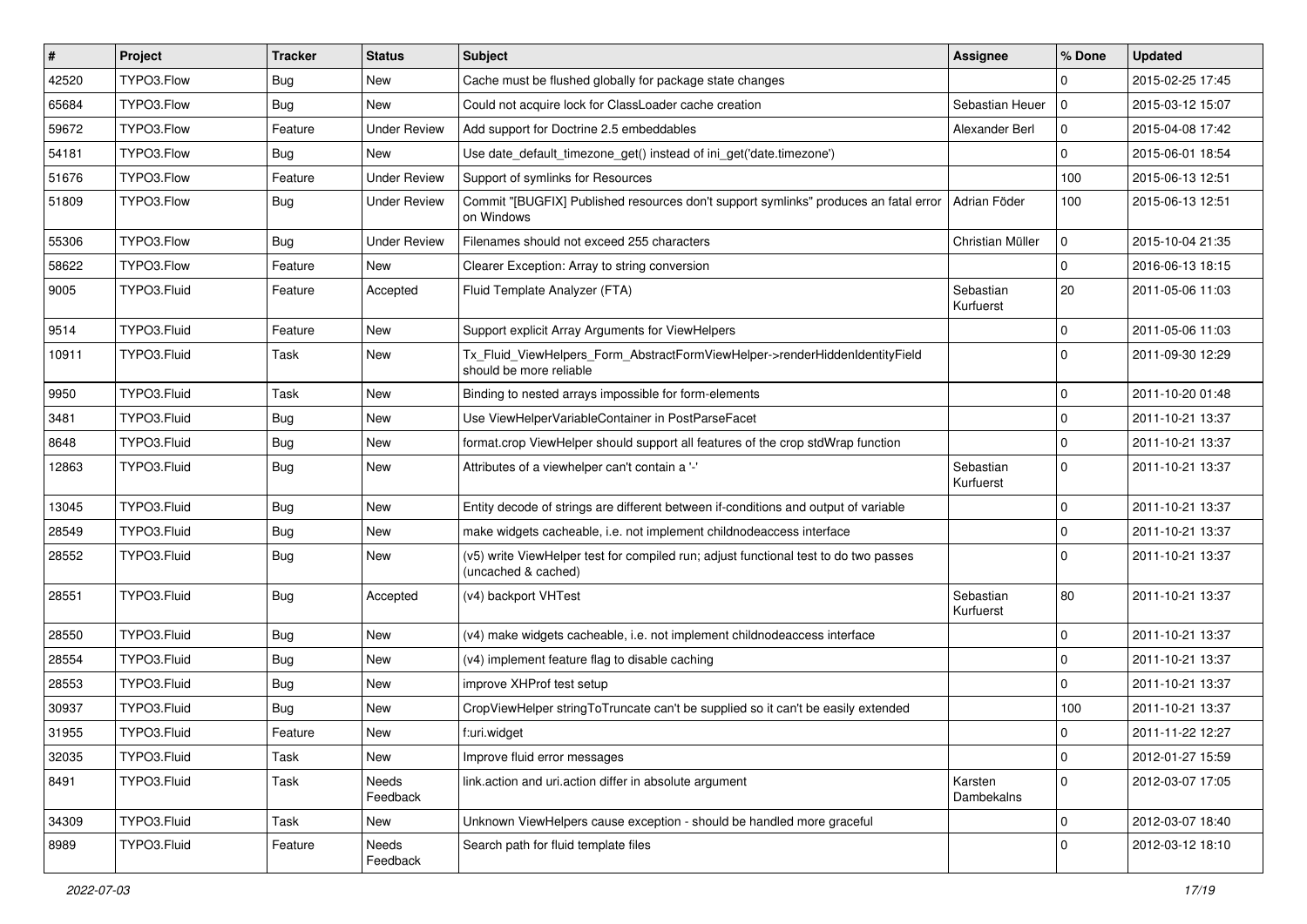| $\vert$ # | <b>Project</b> | <b>Tracker</b> | <b>Status</b>            | <b>Subject</b>                                                                                | Assignee                     | % Done       | <b>Updated</b>   |
|-----------|----------------|----------------|--------------------------|-----------------------------------------------------------------------------------------------|------------------------------|--------------|------------------|
| 27607     | TYPO3.Fluid    | <b>Bug</b>     | New                      | Make Fluid comparisons work when first element is STRING, second is NULL.                     |                              | 0            | 2012-03-12 19:18 |
| 36559     | TYPO3.Fluid    | Feature        | New                      | New widget progress bar                                                                       |                              | $\mathbf 0$  | 2012-04-25 15:11 |
| 37095     | TYPO3.Fluid    | Feature        | New                      | It should be possible to set a different template on a Fluid TemplateView inside an<br>action | Christopher<br><b>Hlubek</b> | $\mathbf 0$  | 2012-05-11 13:54 |
| 5933      | TYPO3.Fluid    | Feature        | Accepted                 | Optional section rendering                                                                    | Sebastian<br>Kurfuerst       | 20           | 2012-05-21 16:18 |
| 37619     | TYPO3.Fluid    | <b>Bug</b>     | New                      | Fatal Error when using variable in name attribute of Section ViewHelper                       |                              | $\mathbf{0}$ | 2012-05-30 23:17 |
| 38130     | TYPO3.Fluid    | Feature        | New                      | Checkboxes and multiple select fields should have an assignable default value                 |                              | $\mathbf 0$  | 2012-06-17 09:54 |
| 26664     | TYPO3.Fluid    | Task           | New                      | Clean up Form ViewHelpers                                                                     |                              | 75           | 2012-06-20 11:37 |
| 26658     | TYPO3.Fluid    | Task           | New                      | Make Form ViewHelpers consistent                                                              |                              | 75           | 2012-06-20 11:37 |
| 36655     | TYPO3.Fluid    | <b>Bug</b>     | New                      | <b>Pagination Links</b>                                                                       |                              | 0            | 2012-06-23 22:18 |
| 38369     | TYPO3.Fluid    | <b>Bug</b>     | New                      | Resource ViewHelpers should not fall back to request package                                  |                              | $\Omega$     | 2012-06-25 15:55 |
| 33628     | TYPO3.Fluid    | <b>Bug</b>     | <b>Needs</b><br>Feedback | Multicheckboxes (multiselect) for Collections don't work                                      | Christian Müller             | $\mathbf 0$  | 2012-06-28 10:27 |
| 30555     | TYPO3.Fluid    | Feature        | New                      | Make TagBuilder more extensible                                                               |                              | $\mathbf{0}$ | 2012-06-29 12:41 |
| 4704      | TYPO3.Fluid    | Feature        | New                      | Improve parsing exception messages                                                            |                              | 0            | 2012-07-11 19:00 |
| 36410     | TYPO3.Fluid    | Feature        | New                      | Allow templates to send arguments back to layout                                              |                              | $\mathbf{0}$ | 2012-08-13 11:46 |
| 39990     | TYPO3.Fluid    | <b>Bug</b>     | New                      | Same form twice in one template: hidden fields for empty values are only rendered<br>once     |                              | $\Omega$     | 2012-08-20 11:21 |
| 10472     | TYPO3.Fluid    | Feature        | New                      | Fluid Standalone distribution                                                                 |                              | $\mathbf{0}$ | 2012-10-16 15:17 |
| 42397     | TYPO3.Fluid    | Feature        | New                      | Missing viewhelper for general links                                                          |                              | $\mathbf 0$  | 2012-10-25 19:20 |
| 42743     | TYPO3.Fluid    | Task           | New                      | Remove inline style for hidden form fields                                                    |                              | $\mathbf{0}$ | 2012-11-06 23:09 |
| 43072     | TYPO3.Fluid    | Task           | New                      | Remove TOKENS for adding templates fallback in Backporter                                     |                              | $\mathbf{0}$ | 2012-11-18 14:20 |
| 43071     | TYPO3.Fluid    | Task           | New                      | Remove TOKENS for adding fallback teplates in B                                               |                              | 0            | 2012-11-18 14:22 |
| 3291      | TYPO3.Fluid    | Feature        | Needs<br>Feedback        | Cacheable viewhelpers                                                                         |                              | $\Omega$     | 2012-11-29 17:00 |
| 39936     | TYPO3.Fluid    | Feature        | New                      | registerTagAttribute should handle default values                                             |                              | $\mathbf{0}$ | 2013-01-21 23:29 |
| 45153     | TYPO3.Fluid    | Feature        | New                      | f:be.menus.actionMenuItem - Detection of the current select option is insufficient            |                              | $\mathbf 0$  | 2013-02-04 23:17 |
| 45394     | TYPO3.Fluid    | Task           | New                      | Forwardport Unit test for standalone view                                                     |                              | 0            | 2013-02-11 22:39 |
| 46091     | TYPO3.Fluid    | Task           | Needs<br>Feedback        | Show source file name and position on exceptions during parsing                               |                              | 0            | 2013-03-07 11:26 |
| 46545     | TYPO3.Fluid    | Feature        | New                      | Better support for arrays in options of SelectViewHelper                                      |                              | $\mathbf 0$  | 2013-03-22 13:35 |
| 45345     | TYPO3.Fluid    | Feature        | Needs<br>Feedback        | Easy to use comments for fluid that won't show in output                                      |                              | $\mathbf 0$  | 2013-03-26 20:40 |
| 47669     | TYPO3.Fluid    | Task           | New                      | FormViewHelper does not define the default request method                                     |                              | $\mathbf 0$  | 2013-04-28 16:39 |